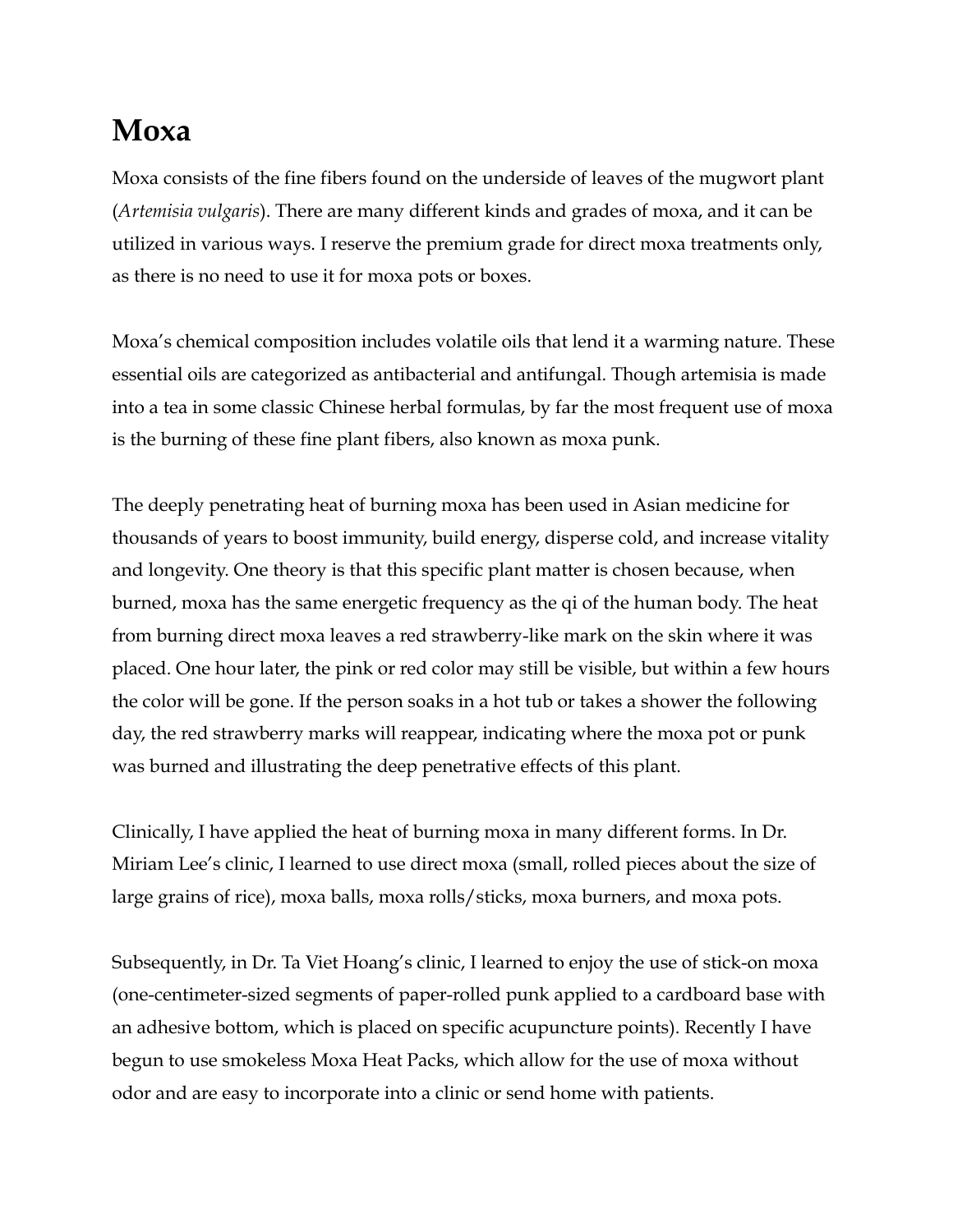However, by far my favorite and most frequent use of moxa is in moxa pots, which are similar in function to moxa boxes. Originally, I used aluminum pots that were handmade in China in the 1980s by friends of Dr. Lee. In the early 2000s, my dear friend Dr. Ta redesigned and produced moxa pots in stainless steel.

In some clinics, smokeless moxa is used, but I am not a proponent of this. I have concerns about the chemicals that may be added to the charcoal filler, which minimizes the smoke created when this type of moxa is burned.

I was first introduced to moxa in the clinic of Dr. Lee, who burned a lot of it, and who also received a great deal of flack due to the smoky, cloying smell emanating from her clinic. In the wintertime, because she would have four moxa pots burning on every patient in each of her ten treatment rooms, we all went home smelling like an ashtray at the end of the day. I distinctly remember stripping off my clothes before entering my house and stepping immediately into a shower. The other business owners in her building never understood what she was doing, though I tried to explain it to them. To this day it is amazing to me that she was never evicted.

## **Moxa Seasons**

When I began to receive acupuncture treatments from Dr. Ta, I learned about moxa seasons. These are specific two-week intervals that occur when each of the four seasons is transitioning into the next season; it is said that during these times, the Ming Men or Life Gate of the body is wide open. The Life Gate takes one week to become wide open, stays open for two weeks, and takes another week to close, so we typically think of each moxa season as a total of four weeks in length. Two of the four moxa seasons occur during the warmer times of the year – from spring to summer, and from summer to fall – when patients are less likely to get sick and less desirous of the warmth moxa provides. Therefore, we utilize this fantastic immune-boosting tool primarily during the transition from fall to winter, and from winter to spring.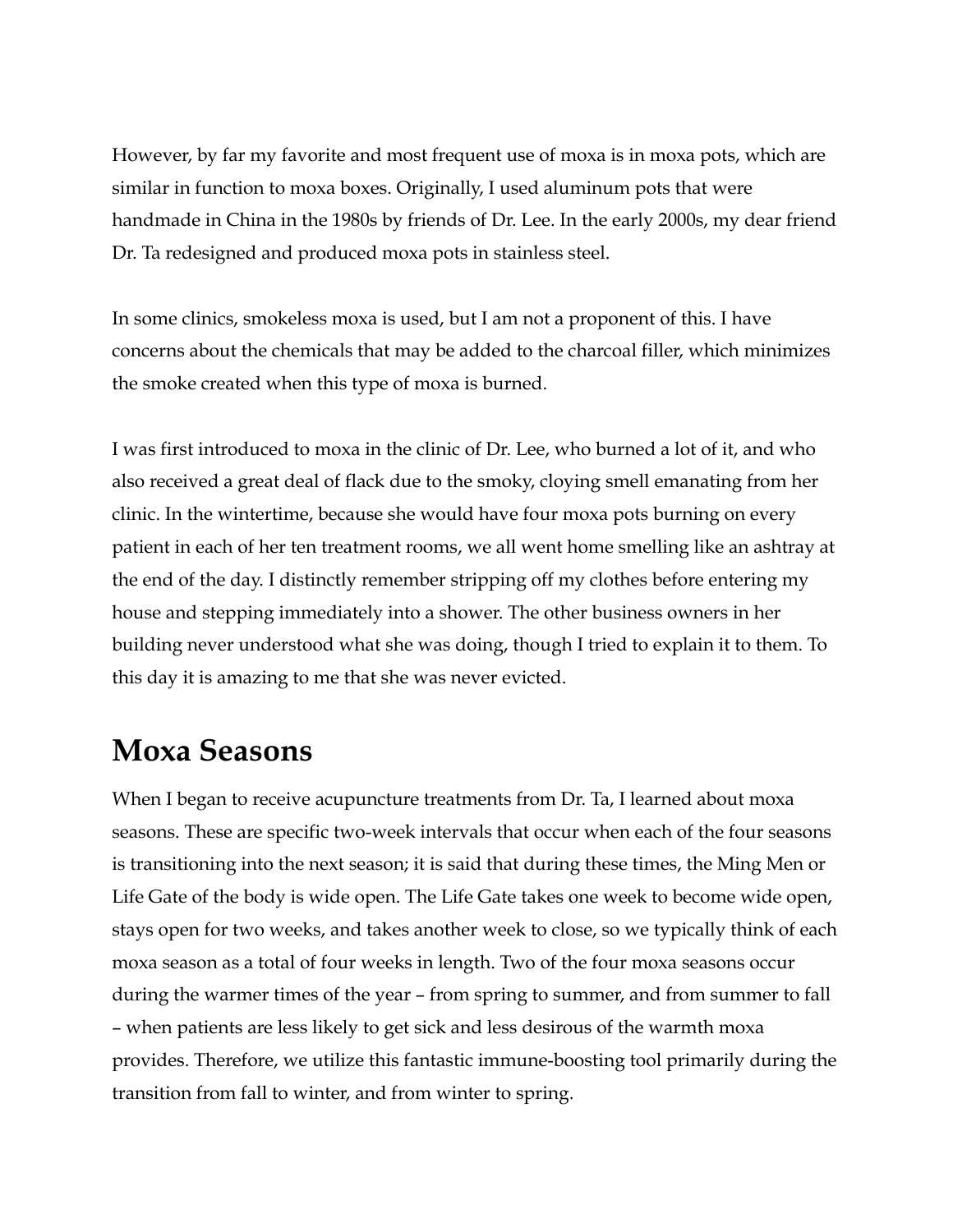For those living above the equator, the two-week window when the Life Gate is fully open in the spring begins with the first day of the Lunar New Year. This means that we begin our moxa treatments the week before the Lunar New Year and end four weeks later. The fall moxa season includes the entire month of November, with the two-week middle window usually beginning on November 7th or 8th. (This can vary slightly, so do not fixate on exact dates; rather, plan to begin on November 1st and continue for four weeks.)

It is said that each moxa treatment done during moxa season is the equivalent of ten moxa treatments done outside of this powerful opening period. During moxa season, I often sell my patients a full box of Moxa Heat Packs to last them an entire year, and I give instructions on how to use the packs during both moxa seasons and as otherwise desired.

During moxa season, it is recommended that moxa is used as much as possible or for a minimum of two hours per day, to maximize full tonification of the patient's immune system, including both their Wei qi (protective qi) and their Yuan qi (constitutional qi). Moxa is applied for at least 30-60 minutes over the Ming Men and kidneys, and then for another 30-60 minutes on the REN channel between the navel and pubic bone, thus ensuring good health and longevity. Moxa is unsurpassed for building blood and bone marrow and is particularly useful when a cancer patient is receiving chemotherapy treatment.

### *Caution:* **The only people who will not benefit from extensive moxa during moxa season are those who have extreme excess fire in their body.**

Sadly, many people become sick during these windows of time when the Life Gate is open. Usually this is because they are not paying attention when the first cold snap appears or because they are over-anxious for the spring after a long winter, and in both cases are under-dressed during a wind chill. I regularly put the fear of God into my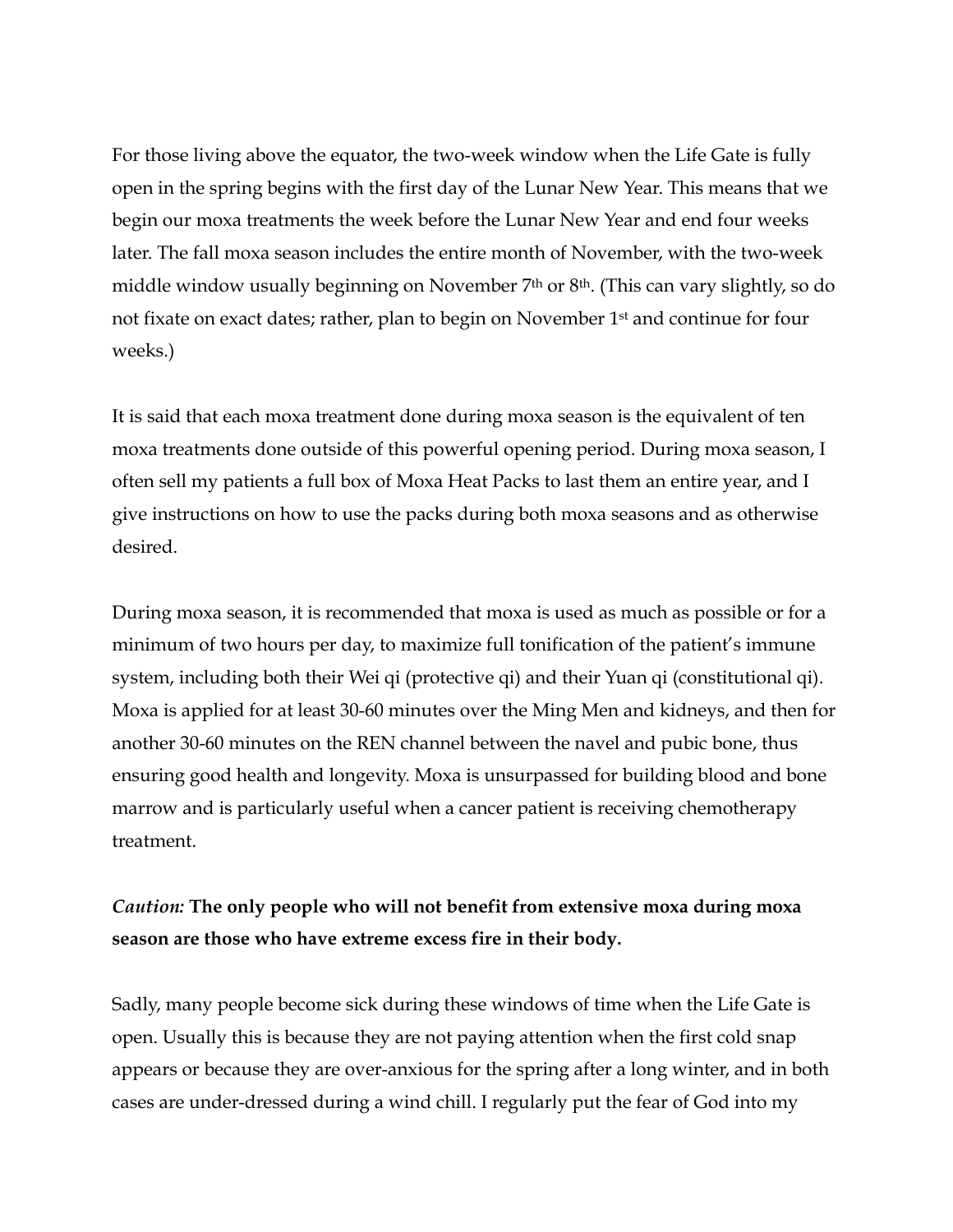patients, if they fail to notice the need for warm garments (socks, mittens, scarves and hats) and continue to wear shorts and sandals for sentimental or foolish reasons. Unfortunately, when a patient becomes sick during moxa season, unless they are exceedingly strong, the cold wind quickly penetrates the Wei qi and lands in the deepest parts of the body without even a struggle. This potentially creates the kind of trapped wind that is impossible to release until the following moxa season, when the Ming Men opens once again. The most important aspect to remember about moxa seasons is to thoroughly inform your patients about the need to fiercely protect themselves from wind and cold, particularly when the Life Gate is open. For example, instruct them not to keep their hair wet after bathing but to always blow-dry 'a cap' around the head. Please do not let your patients down by failing to educate them.

Humans are subject to failure and influenced by circumstances that are outside of our control. I always advise my patients as follows: if you are caught in a draft or a bonechilling environment, you must take a nearly scalding shower as soon as possible afterward. Allow the steaming water to beat down on your neck and upper back until a shudder of cold is felt exiting the body. This will cause you to sweat the chill out of your pores. You cannot wait until six hours later to take a hot shower, because when cold penetrates the Wei qi, it quickly slams the door behind it (cold contracts). After the hot shower, you need to put on warm clothes and/or blankets before you leave the bathroom, so a chill does not reoccur while the pores are open. Bundling up allows for a good sweat to occur. After this, be sure to change into dry clothing in a warm room. If it is done soon enough, this hard sweat and expulsion of cold will prevent most external pathogenic invasions. I do not make these statements lightly; any delay during moxa season could compromise a constitutionally weak or terminally ill patient to the point of their demise.

Teaching your patients to eat a warm breakfast and dress appropriately can go a very long way during cold and flu season. To determine if clothing is adequate, place your warm fingers on DU14 Da Zhui, and if this area of the lower neck and upper back is not warm, then wear a jacket. This is a good check for babies, children, teenagers and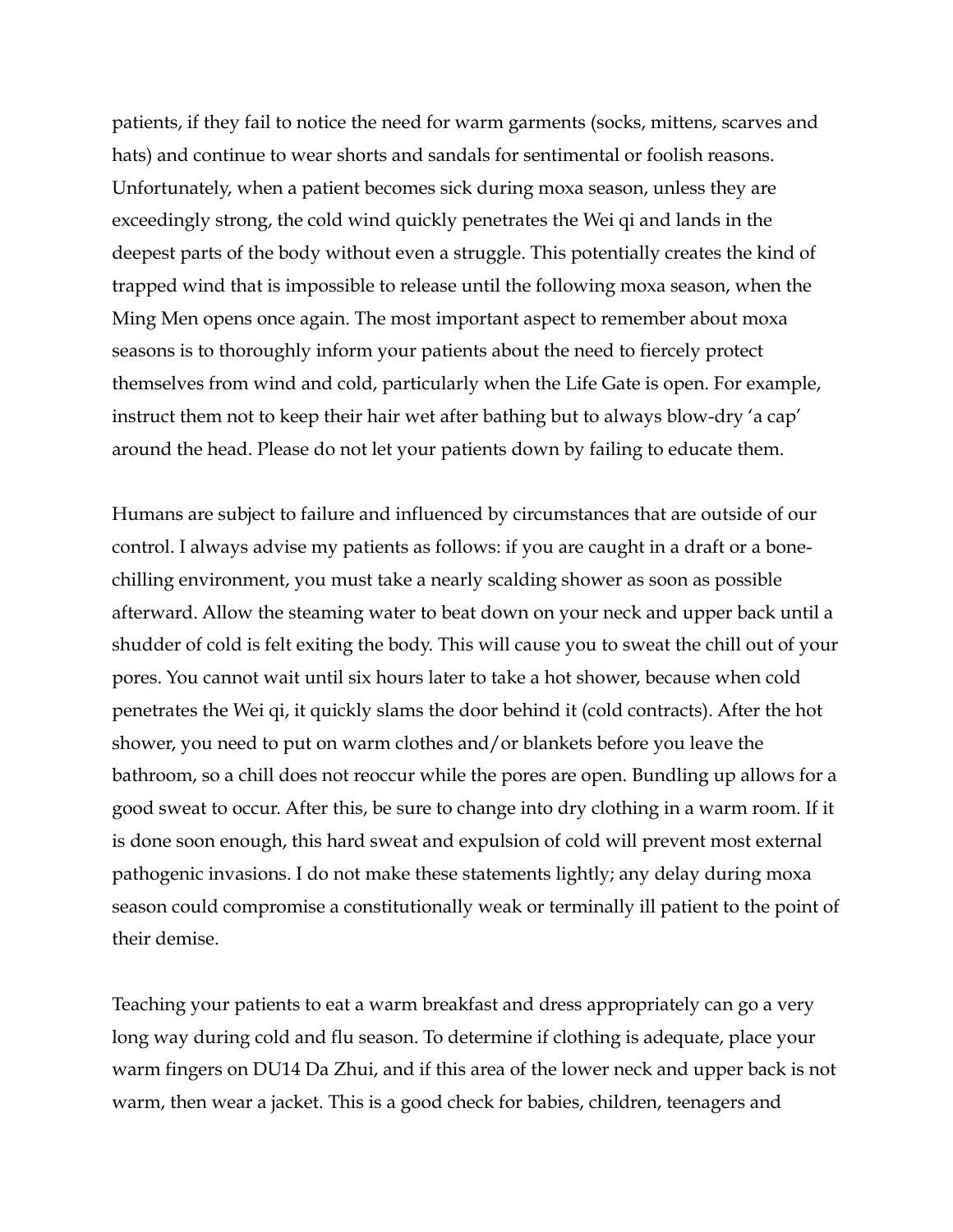adults, especially when they are resisting appropriate clothing. Teach everyone to check this area on themselves. If the feet are cold, warm them in a sink or tub of hot water; cold feet often stay cold indefinitely and suck qi out of the body. The opposite is also true, when the feet are warm, the whole body feels warm. Buy fleece-lined boots for your teenagers and insist that they wear them, especially as their clothing is rarely adequate (especially in the USA).

# **General Moxa Treatment**

Moxa pots, moxa boxes, or Moxa Heat Packs can be used interchangeably for general moxa treatments. For a good general moxabustion treatment during Moxa Season or anytime, have the patient lie face down with their head resting in a face cradle, and put a large thick bath towel over their back. If using moxa pots or boxes, light them outside as they are very smoky, and then place them in a small box with a hand towel placed over the top (to prevent the smoke from filling your office).

<span id="page-4-1"></span>Burningmoxa pots will stay hot for hours if they are loaded correctly and well lit.<sup>[1](#page-4-0)</sup> They may be used on consecutive patients while retained in their protective cotton towel or sock. (Always use your funky old towels because moxa smoke stains.) Once the pots are too hot to touch, add an additional layer of towel under them and fold it over the top to enclose the heat and slow the burn. A moxa pot should burn slowly, and if you forget to close it down, it will burn up very quickly (within 5 minutes). On the contrary, if you shut it down too soon, it will extinguish, and you will need to relight it outside, so it needs to be really hot before you cover it. Set a timer to recheck your pots within five minutes so you don't miss this window of time. The right amount of cover will result in very small wisps of smoke arising from the covered pots. Practice makes perfect; you

<span id="page-4-0"></span>*See "How to Use Moxa Pots or Moxa Boxes" for detailed instructions.* **[1](#page-4-1)**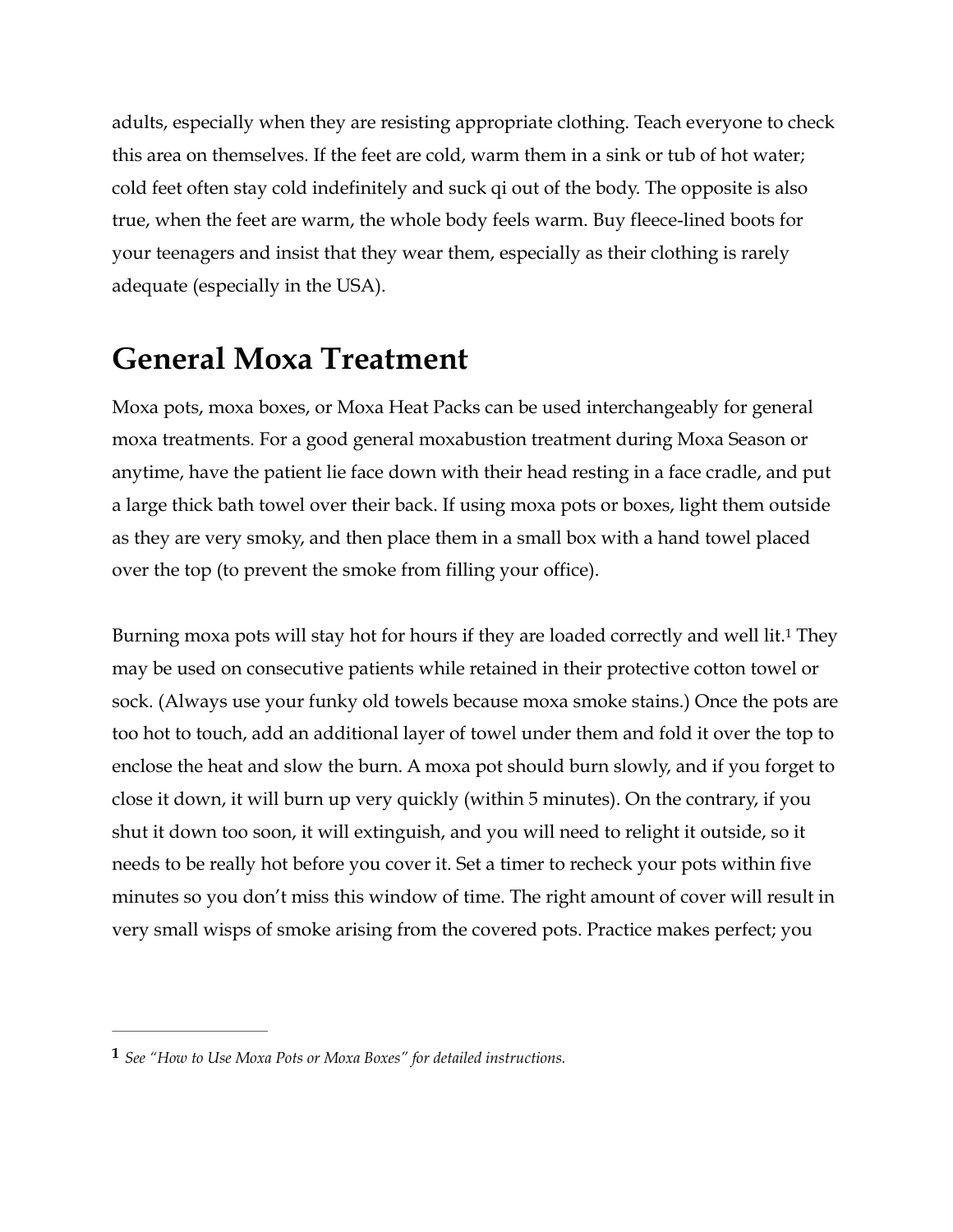<span id="page-5-1"></span>will come to understand exactly how to load, light, and properly cover your moxa pots or boxes. [2](#page-5-0)

For maximum heat, light six moxa pots. Place one pot on each side of the back at waist level, and place the second pots just above the first. Then place two more on each UB13 area (or just inside the upper medial edge of the scapula). Alternately, place two Moxa Heat Packs on the lower back over the kidneys, and one on each UB13/UB43 area. Retain for 20-40 minutes as time allows. Then have the patient turn over and place two moxa pots or Moxa Heat Packs on the REN channel below the umbilicus, and two on each leg at ST36 Zu San Li and SP6 San Yin Jiao for an additional 30 minutes.

Note: I have been taught not to moxa above the navel as this may cause excessive drying of the digestive system, though I do occasionally slide a Moxa Heat Pack into the pocket of my robe because it feels so good on REN12 Zhong Wan.

## **When to Use Moxibustion**

Moxa is used in any situation of qi and blood deficiency and to restore the kidneys. It is very helpful for post-partum deficiency, post-surgical recovery, anemia, hernia, HIV, and cancer lesions. It has a remarkable ability to increase regulatory T cells and build the bone marrow.

## **Moxa for Chronic Cold in the Lungs/Lung Weakness**

Chronic cold in the lungs may result in asthmatic breathing with or without copious white phlegm and a low immune resistance to cold attacking the respiratory system. To strengthen and warm the Wei qi and qi of the lungs against cold-type asthma and frequent respiratory infection, place a hot moxa pot on the following points or areas: LU1 Zhong Fu-LU2 Yun Men, ST36 Zu San Li, UB 13 Fei Shu, and the area between

<span id="page-5-0"></span><sup>&</sup>lt;sup>[2](#page-5-1)</sup> A picture is worth a thousand words, and a video is even better. My Master Tung's Magic Points series includes two videos showing the use and lighting of moxa pots.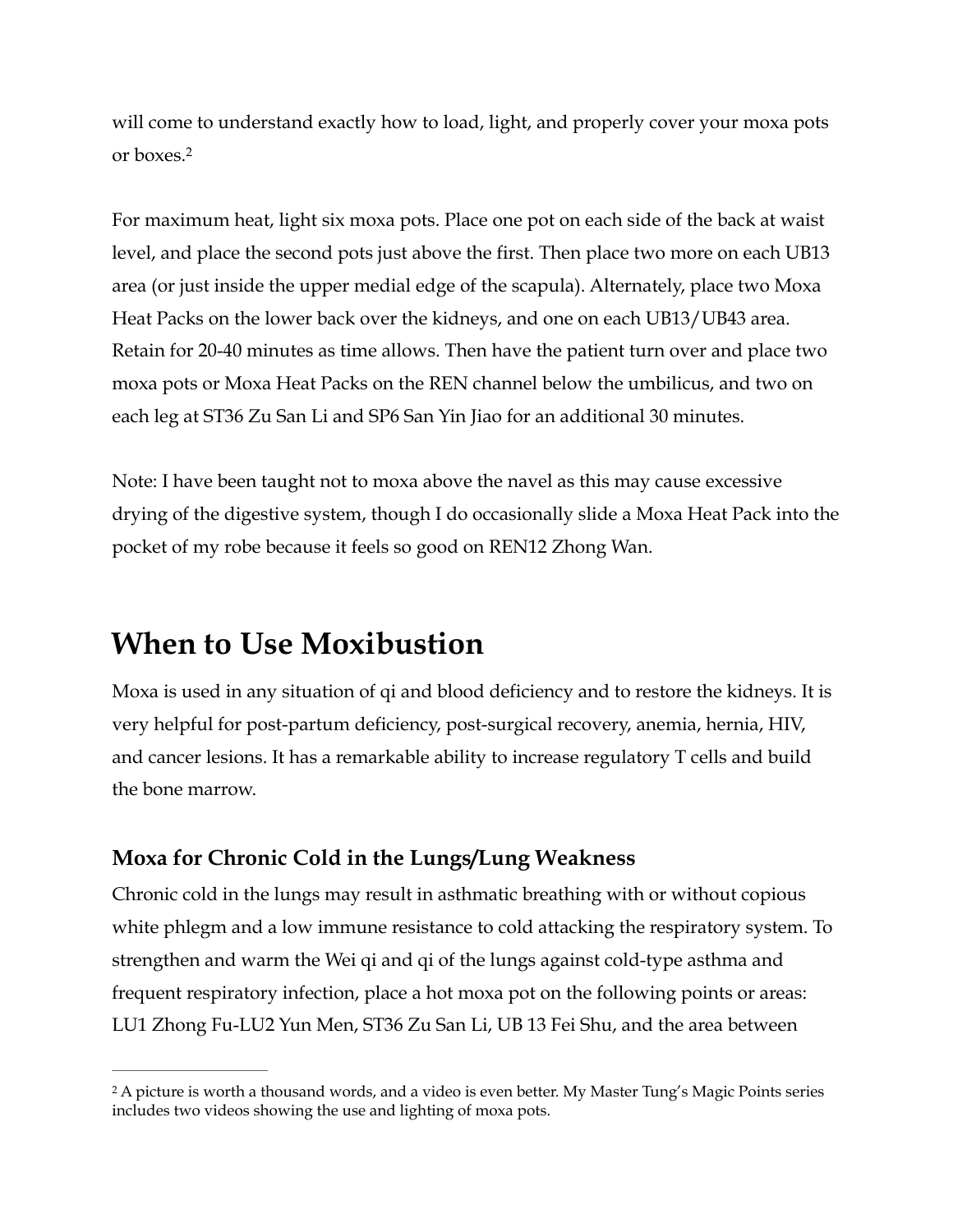REN4-REN8. Be sure that pots used on LU1 are brightly burning and covered well so that wisps of smoke do not get into your patient's eyes or lungs. If the pot is hot enough it will burn while completely covered so that no wisps are obvious, forcing the pot to breathe entirely through the cotton terrycloth towel. Moxa can be used on the upper back and LU1-LU2 areas when a wind chill has penetrated the body, as long as the patient does not have a fever or bright yellow mucus, implying serious infection.

For the prevention of asthma, I recommend two moxa treatments per week while the patient is healthy, alternating your point selection. Burning moxa from the end of July through August 15th (moxa season) on the area of LU1-LU2 will go a long way toward stopping bronchitis from occurring in the fall. (Remember that alternatively, and conveniently, you may choose to substitute Moxa Heat Packs.)

#### **Moxa for Liver Excess**

When there is Liver qi congestion or Liver excess hypertension, our typical moxa tonification protocol may exacerbate the fire or stagnation that is already present. This is easy to remedy by using moxa to strengthen the Lungs so that metal can overcome wood (via the Ko or controlling cycle), thus keeping the Liver excess in check. To do this, we place moxa pots or Moxa Heat Packs on the LU1-LU2 area, the UB11/UB12 area, and the UB13/UB42 area (the medial upper corner of the scapula).

During cold weather, if the wood element is overactive, it may result in irritability, generalized tension, and possibly even a mild persistent cough, all of which may be remedied by applying moxa to tonify metal. Don't forget to also needle Tung's amazing 11.17 Wood (Anger) points.

#### **"Mother Roasting" for Post-Natal Care**

Most women are exhausted after childbirth, and their lower jiao is often empty and depleted, which may make it more difficult for the uterus to return to its former state.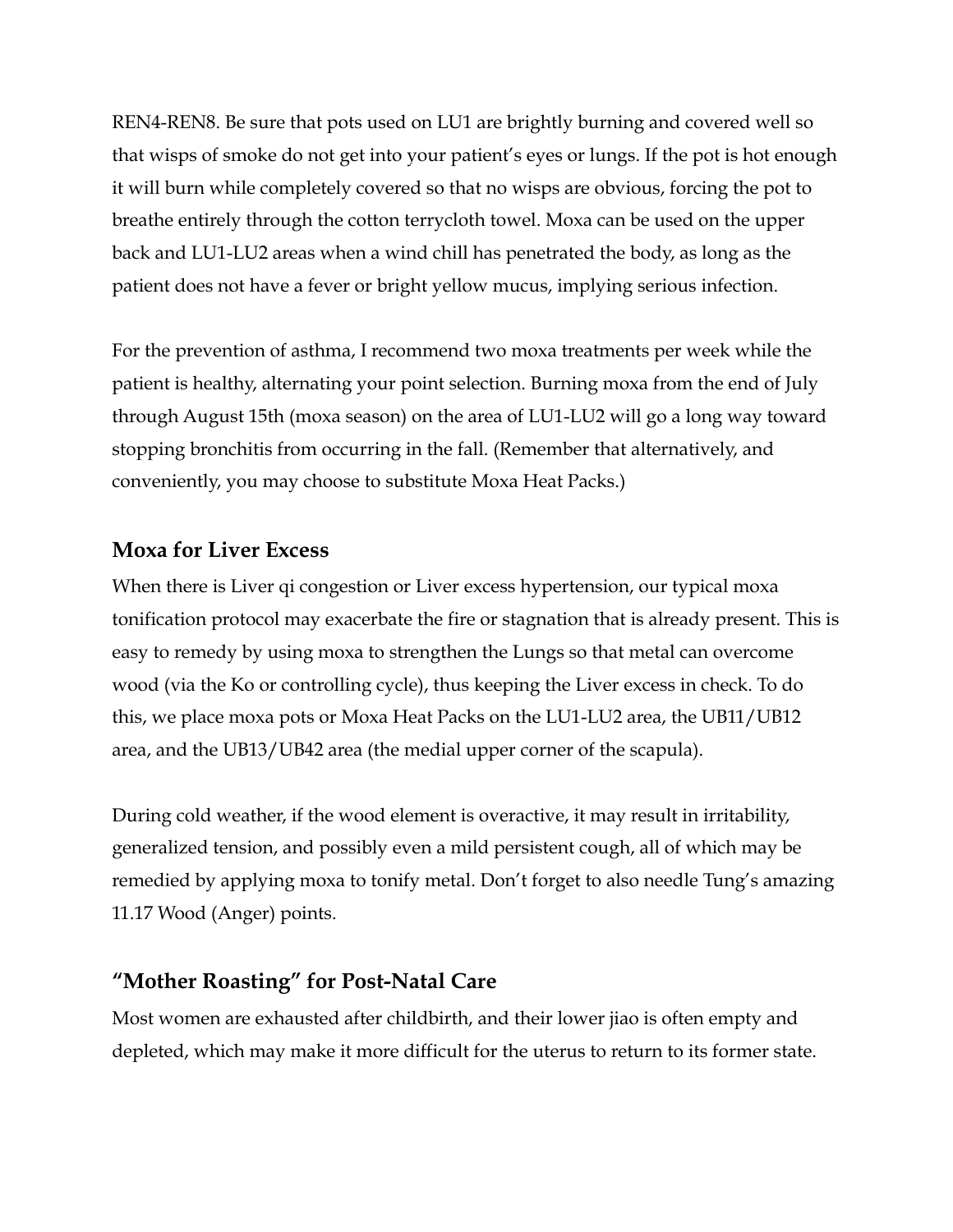"Mother roasting" has a powerful restorative effect at this time. Using moxa over the lower jiao will tonify the blood and assist with postpartum recovery and the production of milk, because it disperses cold that can get trapped in the uterus and become an impediment to the transformation of blood into milk.

If the mother becomes very cold after giving birth, use moxa immediately. Otherwise wait a day or two, and then begin daily roasting for ten days. Her partner can be instructed on how to assist with these treatments if moxa cannot be applied safely by the mother on herself. Moxa Heat Packs are a wonderful option. The treatment of choice is to apply moxa from the pubic bone to the navel, over the kidneys, and on ST36 and SP6. If the Liver is congested, add LU1-LU2 and UB13/UB43 to the above protocol.

### **Moxa and Cancer**

Moxa can be life changing in the treatment of cancer, especially when radiation or chemotherapy are being utilized. In Dr. Lee's clinic I saw lots of cancer patients treated with moxa, many of whom were in a late stage of the disease and were refusing Western medicine. Some patients had very large lesions that were pressing on underlying nerves, causing a great deal of unrelenting pain. Moxa softens and shrinks firm or lumpy cancer lesions that are not open on the skin, even after one treatment. These patients often reported feeling more comfortable right away and they came daily for moxa treatments, as well as receiving them at home. Dr. Lee loaned her moxa pots to families but soon began to collect a deposit as her priceless pots sometimes weren't returned. In cases of end stage cancer, keeping the patient comfortable was often the most we could hope for, but even that was hugely appreciated by the patients and their families.

When I was treating Kaposi's sarcoma lesions with moxa in my HIV clinic, we regularly saw them changing form. First, the plump, purple, raised lesions flattened to the surface of the skin, and then they changed to a brownish color before shrinking, cracking, and entirely disappearing.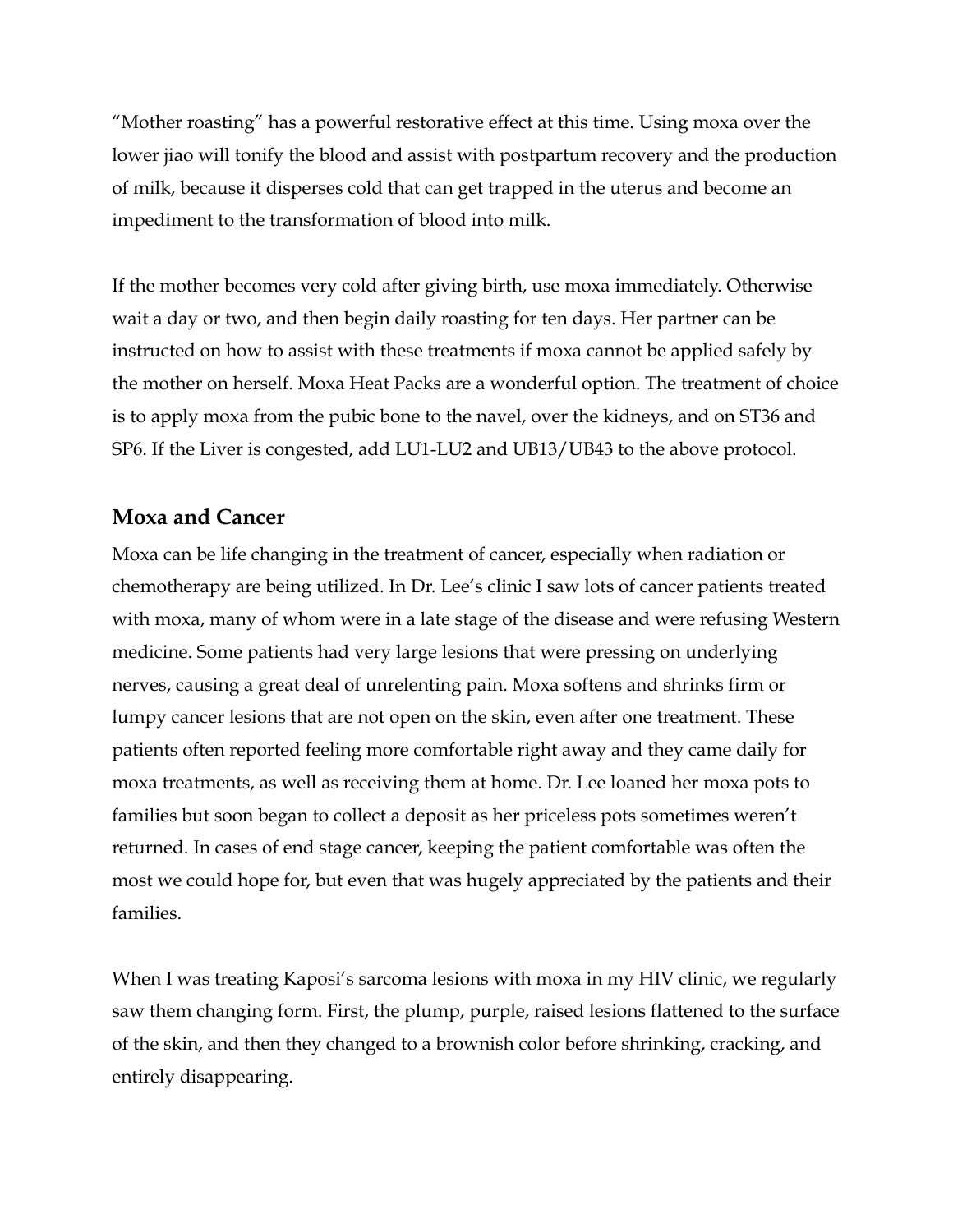Moxa for any kind of tonification is discouraged during cancer treatments, as it may cause the growth of cancer instead of the patient's Yuan qi. Though we extensively apply moxa locally to shrink tumors whenever possible, we do not use it on the kidneys, the REN channel, or ST36. This prohibition is also true for polycystic liver or kidney disease, and in any other situation where it is detrimental to encourage the growth of cells.

#### **Hernias**

A moxa pot, box or heat pack can be placed over any abdominal hernia (except for a hiatal hernia), while needling 11.01-11.05 Hernia Points, to soften and shrink the hernia down. This is a wonderful treatment for a patient who has one or two small hernias. However, if there are multiple hernias that easily slip in and out or occasionally get stuck, the patient is better advised to have a surgical repair.

## **Cautions**

## **Burning and Blistering**

Elderly or obese patients, and sometimes patients who have had abdominal surgery, may have numbness on the belly that prevents them from feeling when the moxa pot is getting too hot. Be sure to frequently check the moxa pots on these patients, so that their skin is not burned. Moxa pots can burn and blister; Moxa Heat Packs are far less likely to do so, but check them during treatment anyway.

If you blister a patient, you must immediately compensate them in treatment and herbs, and apologize profusely, because this is malpractice. Ching Wan Hung burn ointment is an excellent emergency remedy that is miraculous in taking the sting out of burns, so you should keep it on hand and send it home with the patient. Instruct them carefully on the proper cleaning and covering of a burn, so infection is avoided.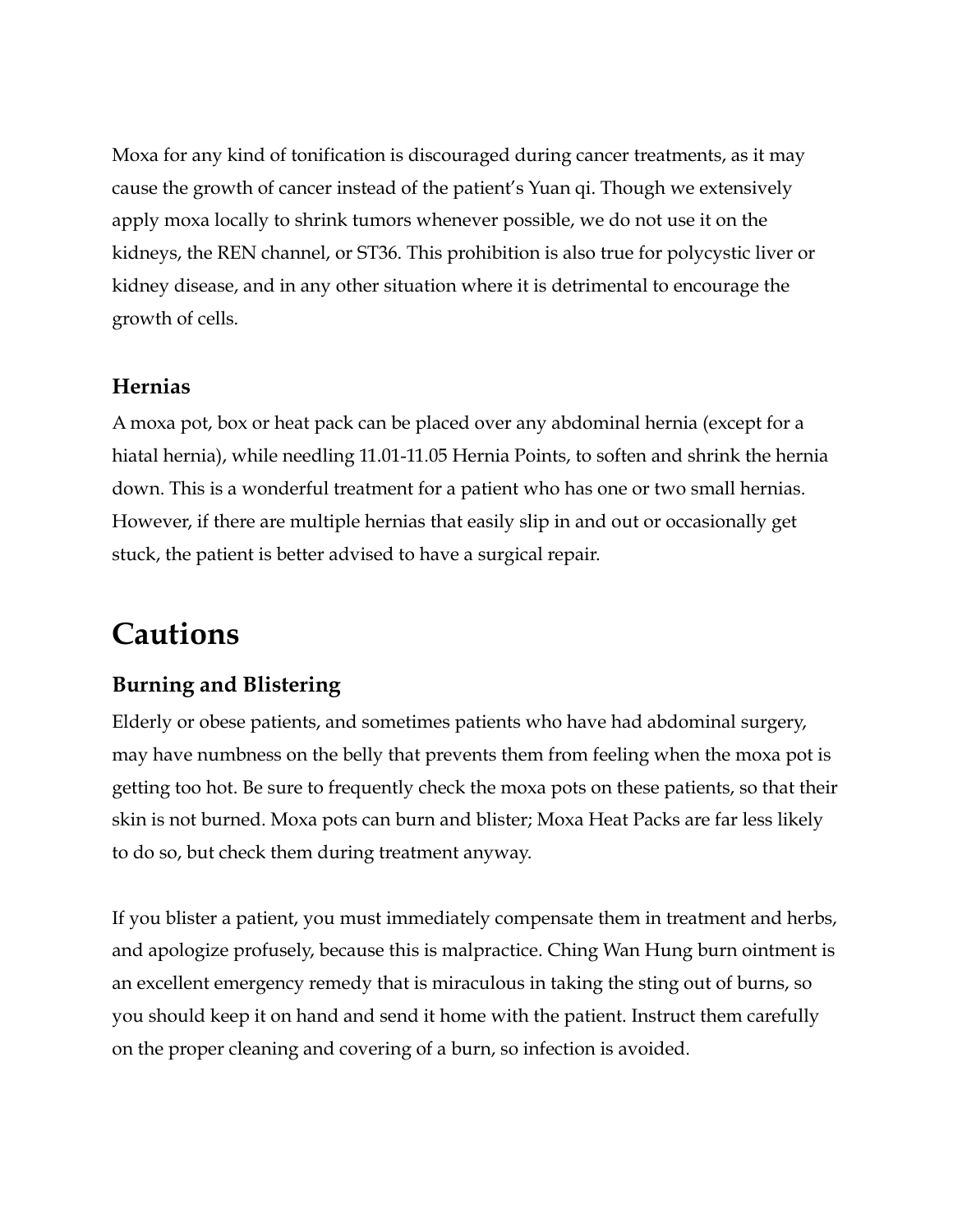### **Acute Infection or Hypertension**

Do not use moxa if the patient has an acute pathogenic invasion, as you will simply tonify the "evil."

If the patient is hypertensive or has Liver qi stagnation, you can always tonify the Lung Shu points (UB13, UB42-44, UB 12-11) to boost metal and control wood.

### **Safety Requirement**

Be sure to give the patient a bell to ring in case they need attention during the treatment, or make sure they have a hand free so they can move the moxa pot themselves. If they ring the bell, do not hesitate; finish your phone call or even stop in mid-sentence to go immediately and move the pot or add necessary layer(s) of cotton insulation underneath it. This is essential to prevent the patient's skin from burning.

### **Moxa and Children**

Moxa pots are not recommended for young children because they often are not able to leave the pots alone and can burn themselves. Instead, I recommend that you use a warm salt-filled flannel bag (briefly heated in a microwave, making sure that it is not too hot). This type of bag is easy to sew with a sewing machine, and the last side can be closed with hand-stitching. You can sew a matching pouch with a Velcro belt that can be fastened behind the back, so that it is not easily removed by the child. This pouch can be placed over the navel or the kidneys. It is the treatment of choice for "failure to thrive," enuresis, projectile vomiting, or general weakness.

## **Moxa Tools**

Unfortunately, our beautiful stainless steel moxa pots are no longer available, as my dear friend who was the creator of them, the late Dr. Ta Viet Hoang, passed away on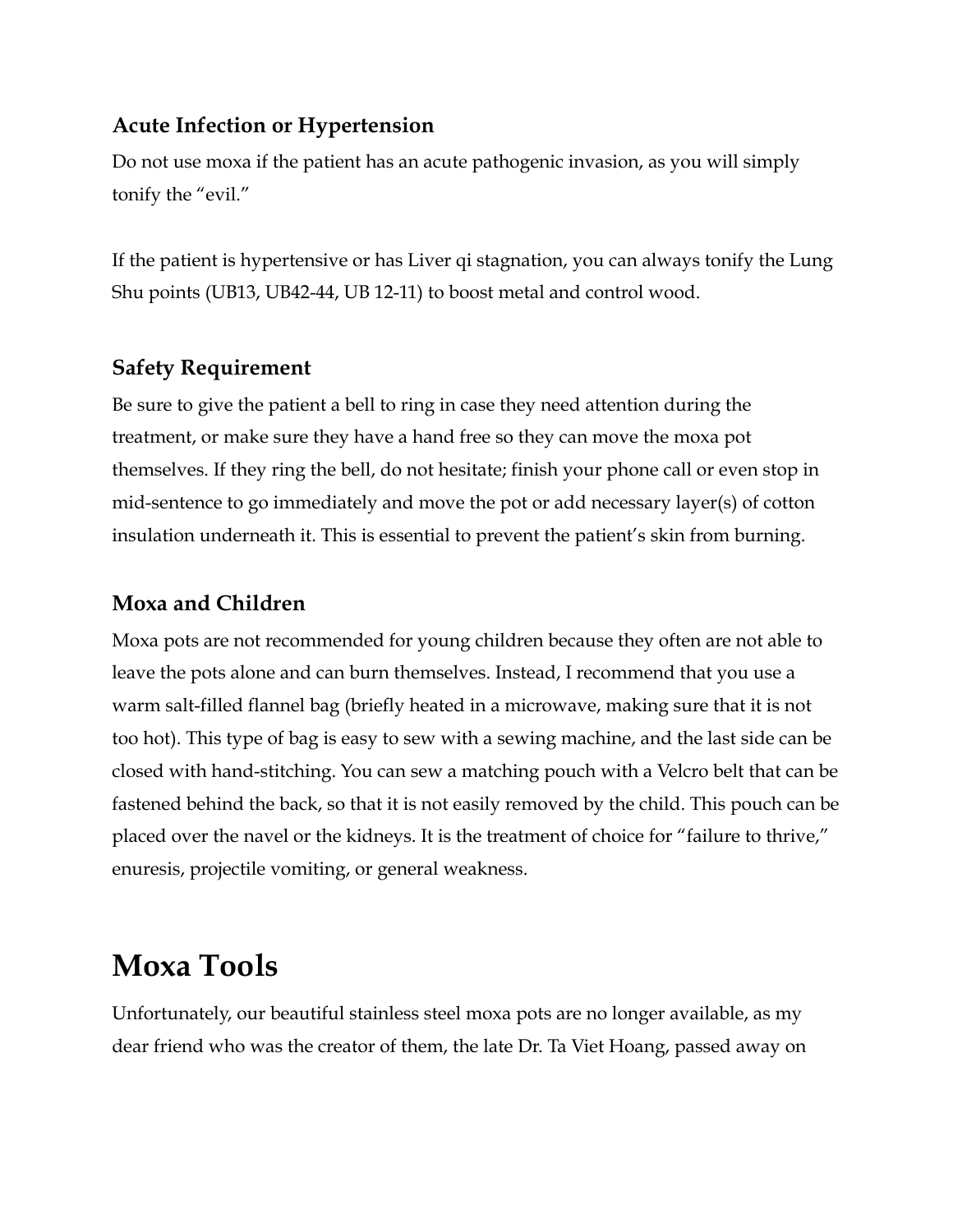March 15, 2021. Anyone who was fortunate enough to acquire these moxa pots should hold on to them or sell them back to me.

Moxa boxes are having a comeback. They can be purchased from TCM supply companies in the form of bamboo boxes, round metal or plastic units that are three to four inches by one and a half inches, or small brass moxa burners with a long black plastic handle. This latter version is smaller and won't burn very long, even when the moxa is well packed, but it is convenient to use for shorter moxa treatments. Any of these can be substituted for moxa pots, applying the following guidelines.

### **How to Use Moxa Pots and Moxa Boxes**

To use moxa pots or boxes, fill the internal basket with cheap, loose moxa, breaking up little clods as you very gently pack it. A tight pack has a greater likelihood of selfextinguishing. It is not necessary to remove the inner basket; however, be careful not to drop any moxa between the inner basket and the outside pot. Packed well but not too tightly, it will burn for more than two hours. If you only need it to last for a one-hour treatment, fill it halfway.

Suggest that your patients wear old clothing because after using moxa pots or boxes, they will smell like moxa and need to wash their clothing several times to remove the smell. Most of my patients designate clothes for this purpose and leave them in a bag in their garage.

Moxa is very smoky to ignite, so lighting it outside is a good idea. First, touch the top of the moxa in five or six areas with a flame from a butane lighter (some people use a stick of incense, but this adds extra steps as you have to deal with the lit incense.) Very, very gently blow on the top of the burning moxa until it is glowing. It is best to blow at an angle so the ash and smoke do not blow back into your face. Dr. Ta gave me a nifty little hand-held battery operated fan that I use and highly recommend for this purpose.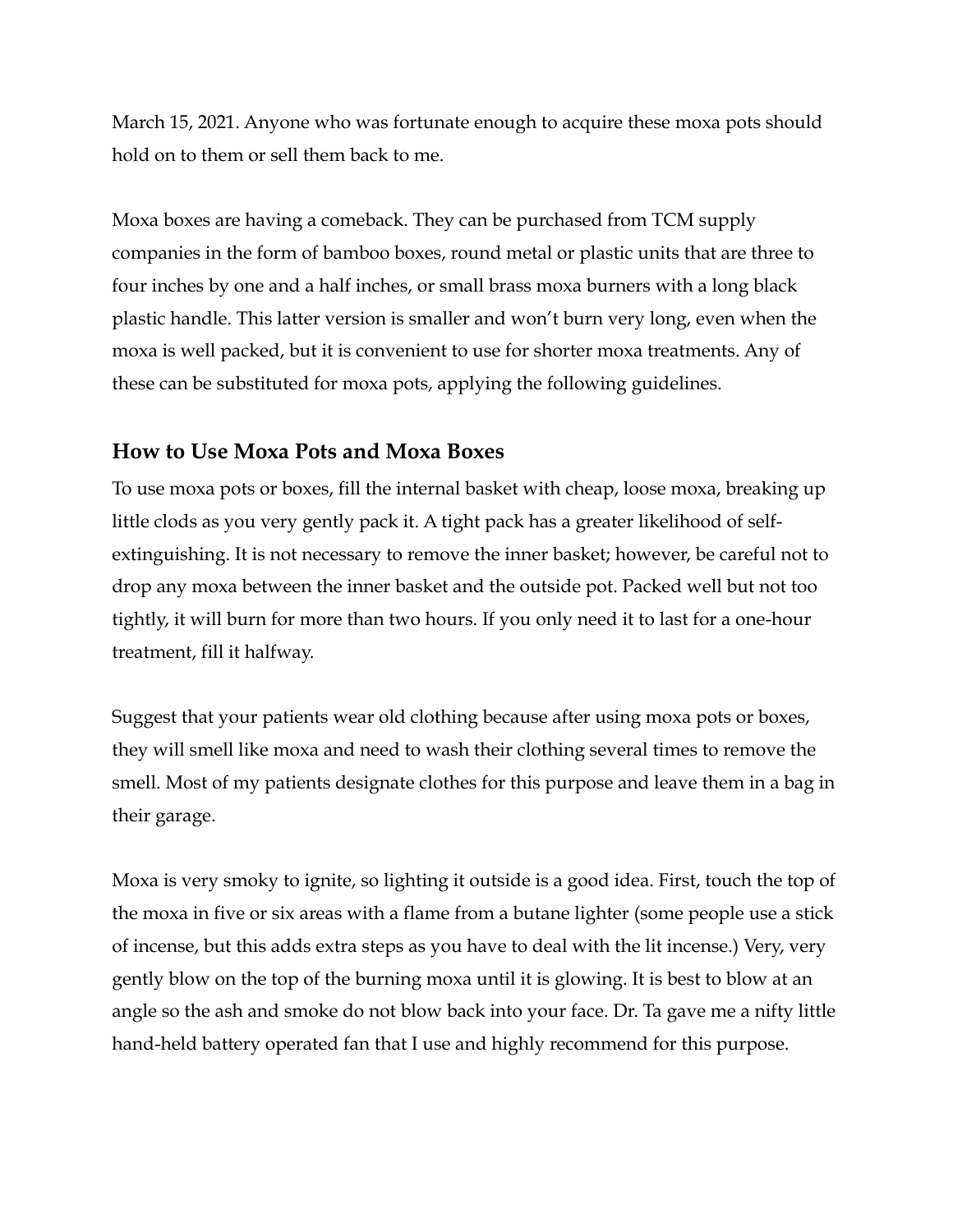Once the moxa is fully lit and glowing, put the top of the pot on tightly and then wrap your device in a cotton hand towel. Alternately, you can use a cotton sock, as the moxa pot will slide easily in and out of it, and the sock can be draped over points such as ST36 and SP6. Enclosing the moxa in a towel or sock keeps it from burning up too quickly and allows you to safely handle the device and transport it from outdoors into your treatment room.

Place a large bath towel across the patient's abdomen or low back where you will apply the moxa device. Place your moxa device, wrapped in a hand towel or sock, on top of the large bath towel. Then, place another towel on top of the box or pot, draping enough to cover it without allowing leaks. Small wisps of visible smoke are fine, but if the moxa pot is well lit it can be fully covered and will not extinguish, because the oxygen drawn through the layers of towels is enough to keep it burning.

If the pot gets too hot for the patient, pick it up and fold the top towel under it so there are additional layers between it and the patient's body. Fold the towel over itself again to keep the smoke in and force the pot to breathe through the towel.

### **Moxa Heat Packs**

In the last ten years, I have taken to using Moxa Heat Packs, which can be purchased online. These marvelous self-warming moxa pouches can get very hot and are ideal in situations where the smoke of burning moxa is not appreciated. They are filled with a combination of iron powder, moxa (mugwort) and filler material (cellulose from wood and charcoal powder). The iron powder heats up when exposed to oxygen, while the moxa in the pack strengthens energy and warms the body. This is great preparation for boosting natural immunity, and if you like being warm and cozy, it feels awesome!

Because Moxa Heat Packs are smoke free and easy to use, there is no excuse for practitioners to not avail themselves of this warm and incredibly strengthening modality. Your patients will LOVE it. In my clinic during moxa season, I can be found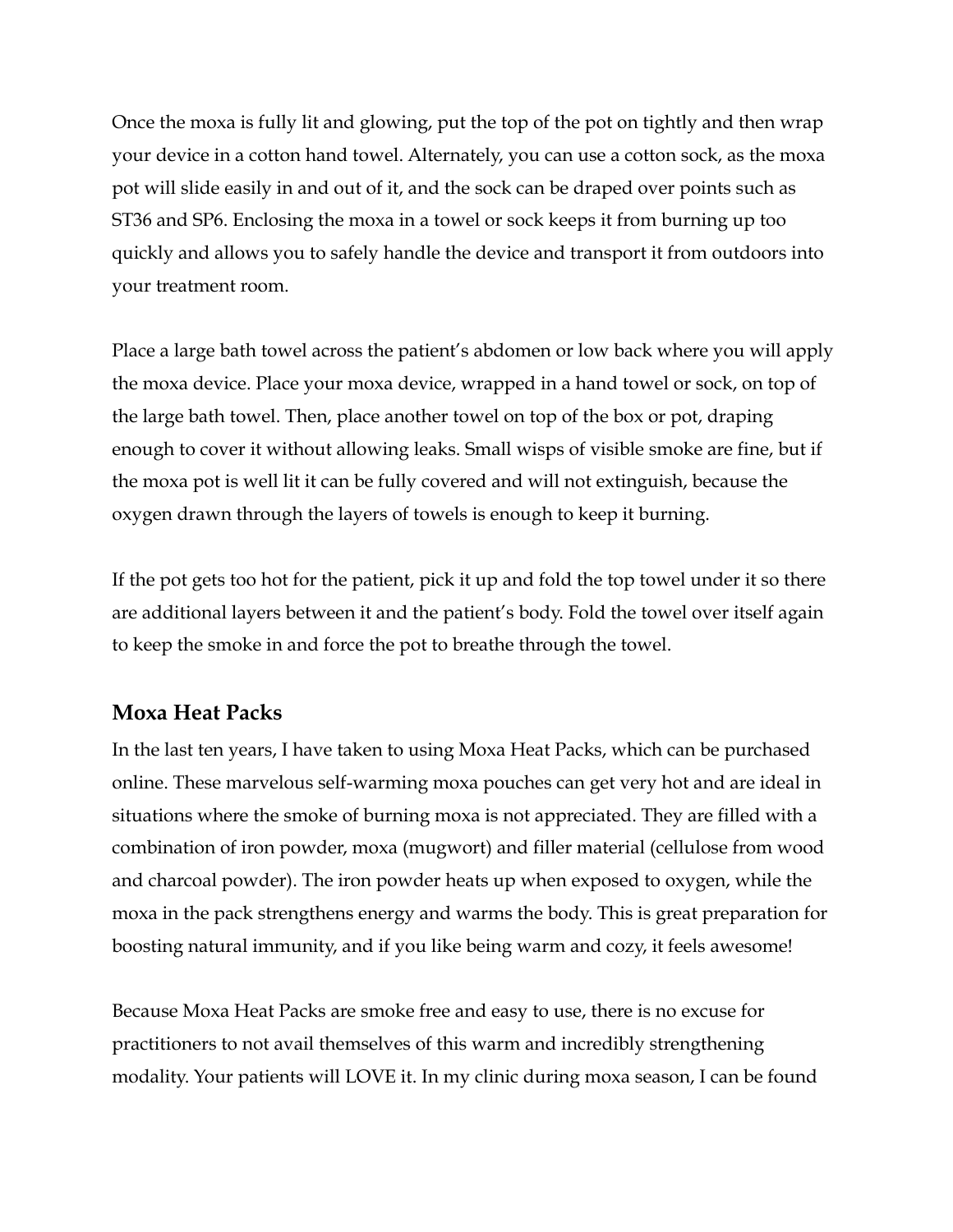with Moxa Heat Packs covering my own REN and Ming Men areas all day long while I work. I frequently give patients an entire box to take home, and provide instructions on how and where to use them.

These little pouches maintain approximately 20 consecutive hours of heat after being exposed to the air. With shaking and rotating after opening, a new Moxa Heat Pack takes 20-30 minutes to heat up. I usually take the shortcut of putting it in a microwave for 10-15 seconds to significantly shorten this process. I place the hot pack inside a cotton bath mitt or potholder, although a rolled-up hand towel suffices for placement on the body. Additional layers of cotton can be added if the heat becomes intolerable and removed as the pack begins to cool down. The goal is to get a pink flushing of the skin in the area being heated, but to avoid burning! Fortunately, the pack can be extinguished in a glass jar when no longer needed, and then relit repeatedly, even after it no longer heats on its own.

It is best to wrap Moxa Heat Packs in 100% cotton, even though they come with a plastic belt. The belt can be used to hold a cotton-covered pack in place, but do not put the plastic directly against the skin. Often, I place Moxa Heat Packs in cotton socks or leggings to sling them over my shoulders (while walking around) or over a patient's legs (while they are lying on the treatment table), to land precisely on the points being heated.

After Moxa Heat Packs stop generating heat on their own, they may be reused another 20 times by carefully heating them in a microwave. (Caution: my sister once started a fire in a microwave by putting a heat pack in for three minutes; 10-15 seconds is plenty.) Dispose of the packs in your regular trash once they become dried out, compacted or hard.

Moxa Heat Packs can be placed in all of the same areas described under General Moxa Treatment. The greatest advantage of these nifty heat packs is that they can be worn under one's clothing throughout the day. Do not take them to bed, however, because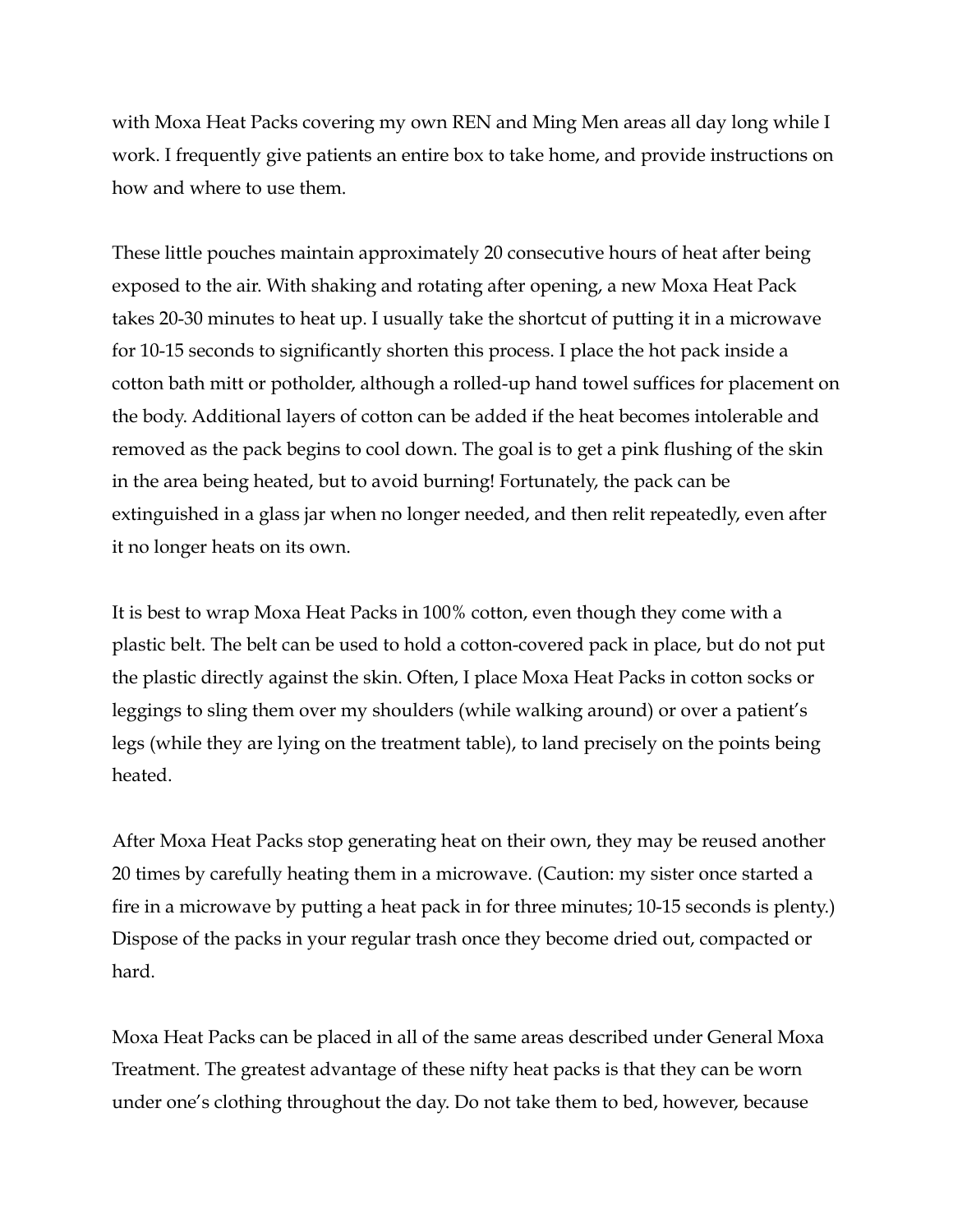they inevitably wind up heating the mattress, which is a waste of the pack. One to two hours on any given point is plenty of heat for one moxa session. Usually, I use six heat packs per person, all warming simultaneously.

Moxa Heat Packs can be placed under the upper medial corner of the scapula while the patient is lying on their back (Lung Shu and Heart Shu points), with another two packs on the LU1-LU2 areas, and optional placement of two packs on REN4-REN8 or over ST36 and SP6. This is another advantage of Moxa Heat Packs over moxa pots: they can be used to treat both the front and the back of the body simultaneously.

If you cannot locate Moxa Heat Packs, you can find *ThermaCare* heat wraps in most pharmacies. These provide a nice source of long-lasting heat and can also be worn on the body, but they do not contain therapeutic moxa.

#### **How to Use Moxa Rolls (Moxa Sticks)**

Not to be confused with stick-on moxa, moxa rolls look like large, perfectly rolled cigars. They are lit on one end and held close to the skin (without touching) to heat up specific acupuncture points or areas. They are a wonderful tool when used by a skillful practitioner, but they have a dangerous risk of burning the skin when employed by inattentive users.

When using a moxa roll, peel down the outside paper of the stick about two inches, because this paper creates ash that falls away as the stick burns down. Ash forms quickly on the burning end of the moxa roll, so have a ceramic cup or small container easily available in which you can gently smooth the rounding edges of the burning coal as the ash accumulates. Initially, the flat end of the stick will need to be rounded, so you can apply heat to a point precisely and from an angle. In other words, a moxa stick or roll is held at a 45-degree angle to the body, rather than perfectly perpendicular, so that you can clearly visualize what you are doing, and also keep the smoke out of your eyes. Be sure to knock the ash off the burning head frequently enough that it does not drop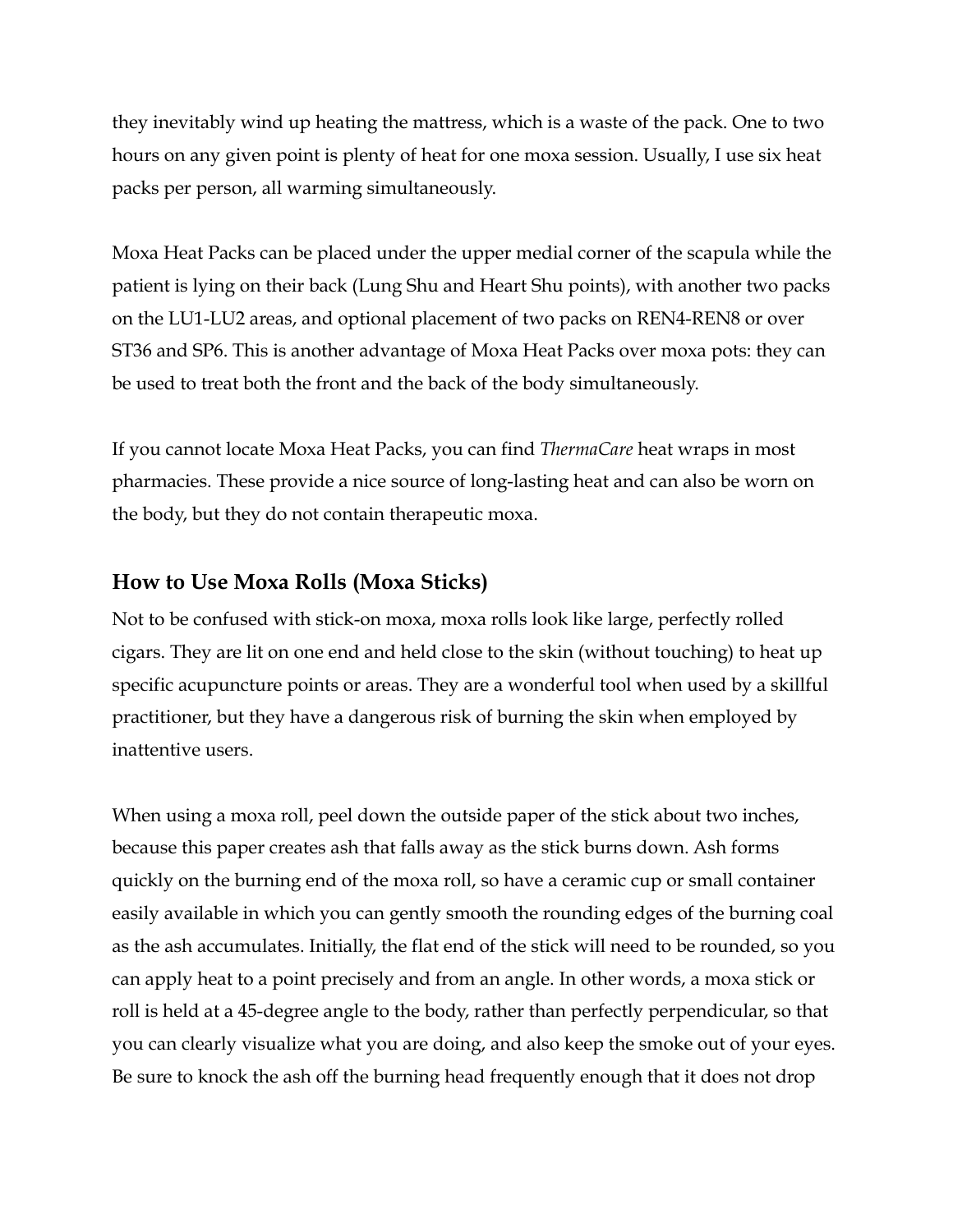onto your patient's body (the ash will not burn because it is not coal, but it will make a mess). Every time you knock the ash off the head, the tip of the stick will burn much, much hotter. You must always adjust the distance between the tip of the stick and the patient's body based upon the amount of ash forming on the burning head.

A good practitioner always learns to accurately assess the degree of heat being applied to a given point and the sensitivity of the point. As you apply the heat of a moxa stick, the point itself begins to heat up until the patient can no longer tolerate any heat at all. This is discussed at length in the LV1/SP1 example below.

Extinguishing moxa sticks must be done with your full attention because they tend to reignite if they are not completely put out. Special moxa stick extinguishers are sold by all TCM supply companies; they are small, short, metal and heavy, and perfectly fit the width of a typical moxa stick. I don't like them because they effectively break off the burning tip of the stick in the process of snuffing it, or they cause the burnt moxa loose but compacted, leading it to fall easily when the stick is reused.

To extinguish moxa sticks, I far prefer using a small ceramic cup that has a sloping side and a mouth of approximately two inches, filled 2/3 to the top with sand. When you gently put out a moxa stick in sand, the tip will be fully intact the next time you wish to use it. If you grind the stick into the sand, you will break the tip. Instead, hold the cup at an angle and gently tap it so the sand slips to one side. Then right your cup while holding the stick in the center of it, so that the sand covers the bottom 1.5 inches of the burning end. If it is not buried at least 1.5 inches, the coal in the middle of the stick may continue to burn. Do not use a bowl or wider cup, as it could allow the stick to fall over and continue burning.

Lazy practitioners may choose to extinguish their moxa stick in a small pool of water; however, I would only consider doing this while using the last inch of a moxa stick. A moxa stick dipped in water will need to be cut at least two inches, and a new tip will need to be established before the stick can be used again.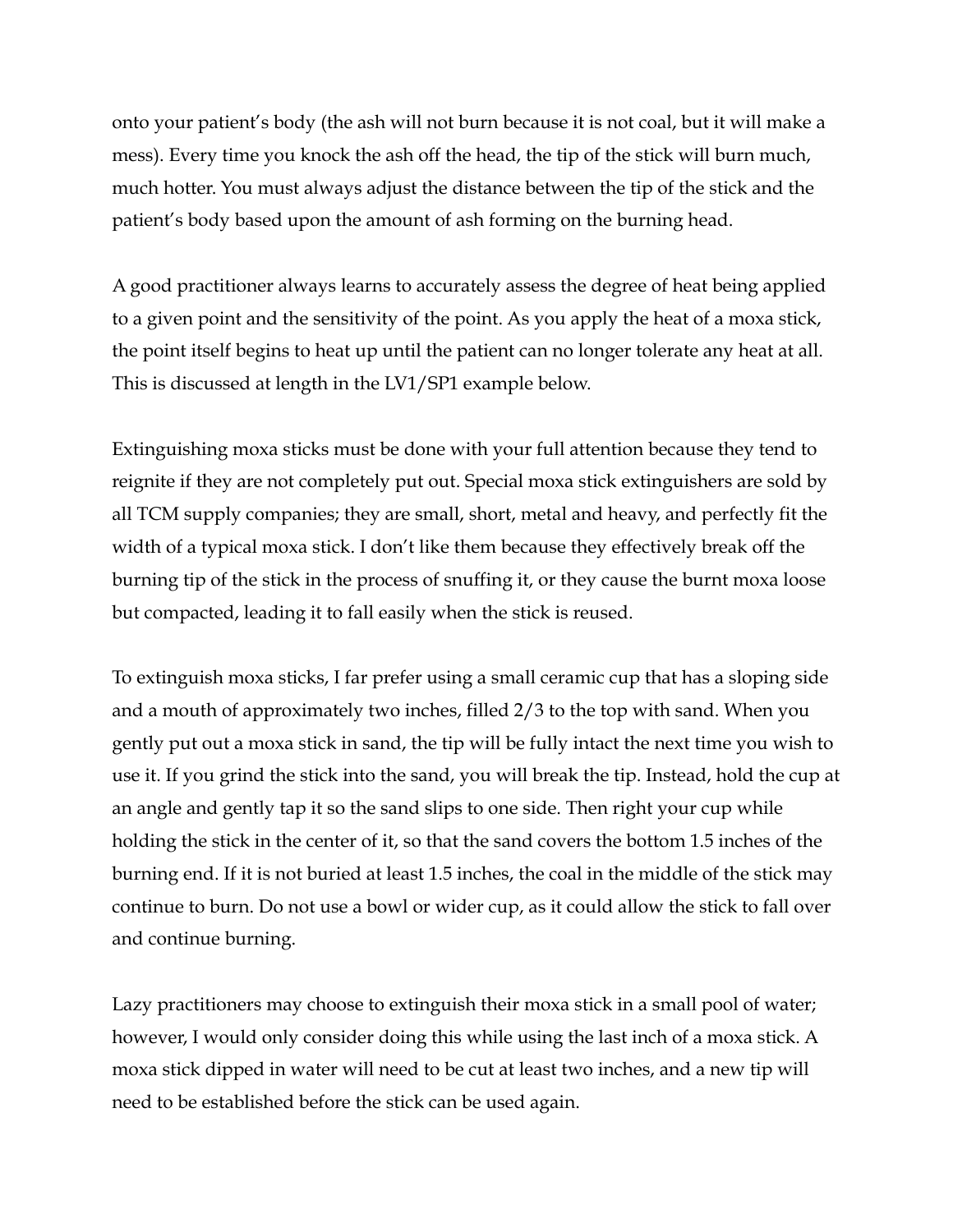When I get down to the end of a moxa stick, I hold the last two inches with a pair of forceps, inserting one end into the stick and holding the other end against the outside of the stick. Forceps are easier to hold than a moxa stick, and they allow me to avoid wasting the last bit of moxa.

#### **LV1/SP1 moxa to stop bleeding**

Because the Liver stores the blood and the Spleen controls the blood, moxa on LV1 and SP1 can be used for both avalanche bleeding (heat excess) and spotting (deficiency). A moxa roll or stick-on moxa may be chosen for the job. In my clinic, I usually use a moxa roll. Whether a roll or stick-on moxa is being used, it is essential that these two acupuncture points are thoroughly heated without causing a burn or blister, as this would be very painful and would make it difficult to wear shoes. Never touch the tip of a moxa stick to a patient's skin because this would certainly cause a blister, as could stick-on moxa that is not carefully applied.

With the patient laying on their back, firmly hold the patient's toe with one of your hands, covering the ball of their foot with the palm of your hand and wrapping your thumb and index fingers around the toe with your pads on LV1 and SP1, thus preventing them from flinching or jerking into the hot coal. Positioning your fingers in this way enables you to press the heat into the point after holding the moxa stick (with your opposite hand) a quarter inch away from each point until it becomes too hot. Each time you heat a point, count the seconds ("one, one thousand, two, one thousand," etc.); it may initially take up to ten seconds for the patient to feel the heat, but after five rounds of heating and pushing, one round may take only two seconds. Once both points have been heated completely (to the count of "one, one thousand") on one foot, switch to the other foot.

A good practitioner will learn to perfectly anticipate when a point is about to become "too hot" for the patient to tolerate, by counting the passing seconds quietly to themselves while also assessing the amount of ash forming on the moxa roll tip and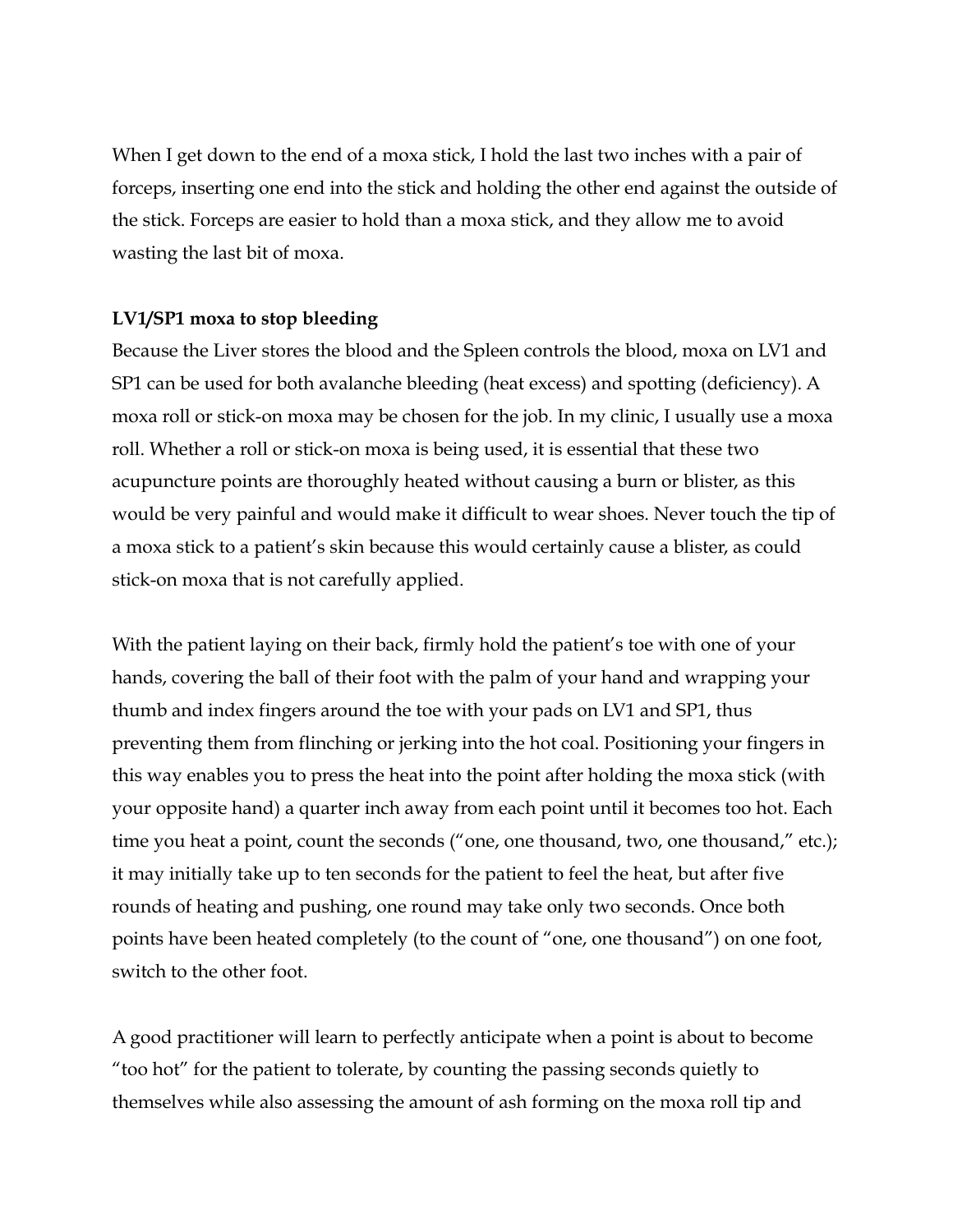accommodating accordingly for the distance between the tip of the roll and the patient's skin. When a burning hot tip is held no closer than  $\frac{1}{4}$  inch away from the point, it may take up to ten seconds to heat up a cold point. However, as the heat begins to penetrate, it will take fewer and fewer seconds each time, until the point cannot receive any more heat at all.

You must learn to pay extreme attention, because by the time the patient says, "Hot," they will feel as if you have burned them, and this is not good! The patient should feel strong heat but not the stinging sensation associated with a burn. You must carefully anticipate the moment of burning so that you are pushing the heat into the point at the very moment they are saying "hot," already perceiving their need, and thus building their trust that you will not hurt them. The sensation of heat being pushed into the point is not only therapeutic but also reassuring. It tells the patient that you are responsible, respectful, and totally attentive. If you hesitate even one moment longer than you should, they are likely to try to jerk their foot away from the heat to avoid being burned – and because the tip of the coal is  $\frac{1}{4}$  inch from their toe, this jerking action could cause a burning accident. For this reason, you must firmly hold their toe until you have perfected your skills with stick moxa. Do not worry; as long as you hold their toe firmly and are careful not to touch their skin with the tip of the stick, they will not be burned even if they feel a burning sensation. Also, while developing your moxa skills, always have a small cup of water available in case you need to extinguish a stick immediately.

In my opinion, burning and blistering are malpractice, though I know it happens to the best of us. Burning a patient with moxa is like blistering someone with flame cupping; it may happen if you practice long enough, but it should never happen more than once in your career. If you burn someone, please always ask for their forgiveness with your most sincere apology, and compensate them in a significant manner, providing free treatments until no sign of the scab or scar remains and sending them home with a free tube of Ching Wan Hung burn cream. Never pretend that it is okay or normal.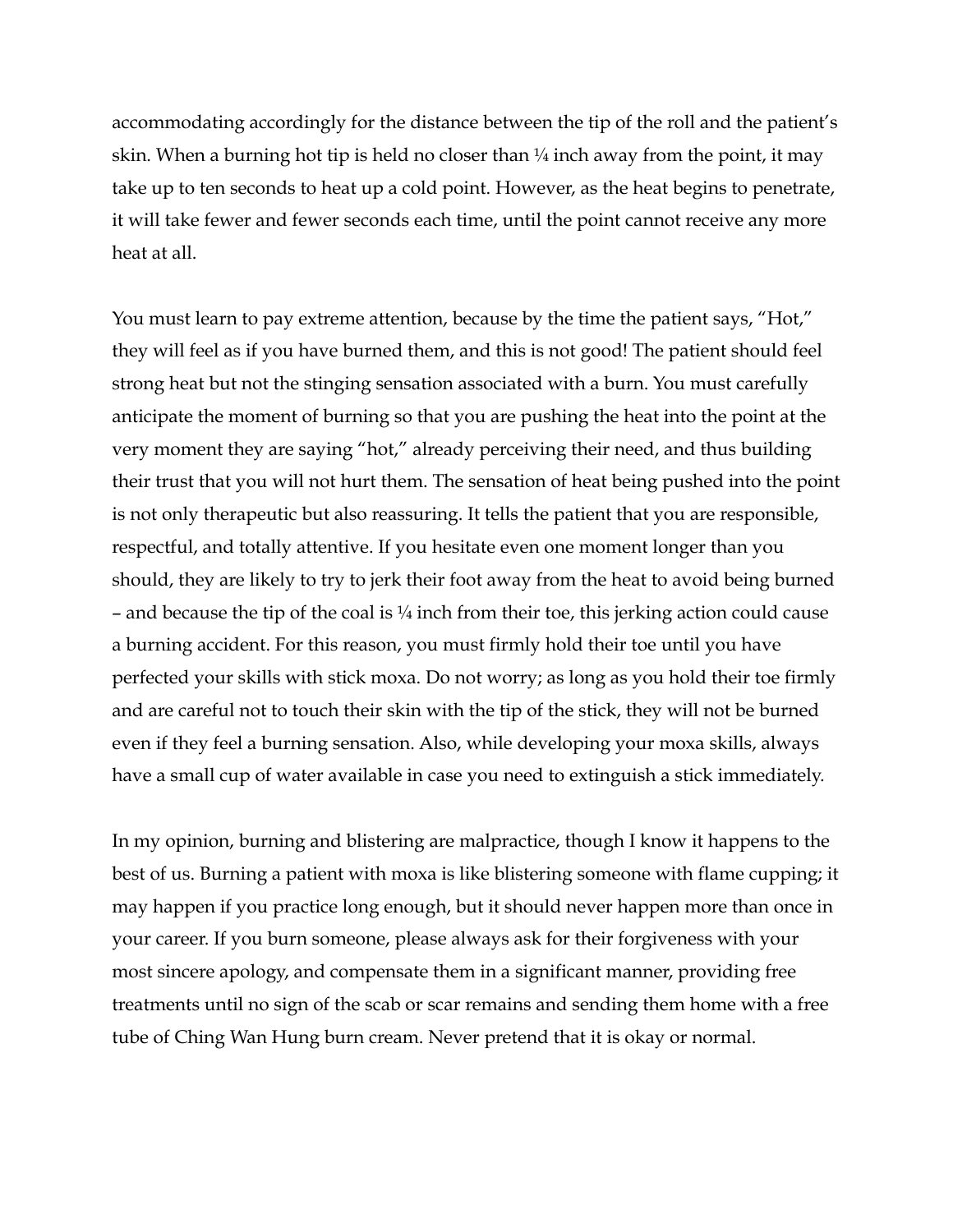Ching Wan Hung is outstandingly effective in immediately removing the sting of a burn. I always keep a tub in my clinic and small tubes to send home with patients, especially those who love to bake (oven burns are common).

When applying moxa to LV1 and SP1, it doesn't matter which point you heat first. Choose one of the points to begin, and then move between the two without heating the area of skin in between the points. Heat the first point, push the heat in, and then apply heat to the other point, push that heat in and continue to alternate between the two.

<span id="page-17-1"></span>My favorite use for moxa rolls is in the treatment of avalanche or breakthrough bleeding, which is especially common with menopausal patients, although I have treated a few cases in younger women as well<sup>3</sup>[.](#page-17-0) Patients who avalanche bleed are likely to require daily moxa treatments; however, it is extremely difficult if not impossible to apply moxa to these points on oneself and applying moxa to LV1/SP1 can be time consuming and smoky in a clinic. For these reasons, I usually teach a family member of the patient how to use stick moxa. Sometimes I give the patient a bag of little stick-on moxa plugs that they or their family member can use instead, but only after explicit instruction and demonstration.

As an important aside, I never use "smokeless" moxa sticks or "smokeless" stick-on moxa plugs, because the chemicals required to keep them burning should not be inhaled or confined to a treatment room.

### **How to Use Stick-on Moxa Plugs**

I first learned about stick-on moxa plugs in the clinic of Dr. Ta, who was a master of Koryo Hand Therapy (KHT). KHT uses pathways on the front and back of both hands representing the twelve meridians of the body, plus the DU and REN. I have learned a lot about this system and I believe it to be highly effective, especially for treating oneself or when it is inconvenient to use points on a patient's extremities. Usually, KHT uses

<span id="page-17-0"></span><sup>&</sup>lt;sup>[3](#page-17-1)</sup> The use of moxa for avalanche bleeding is found in the commentary of 88.04-88.06 Three Sisters in *Volume One*.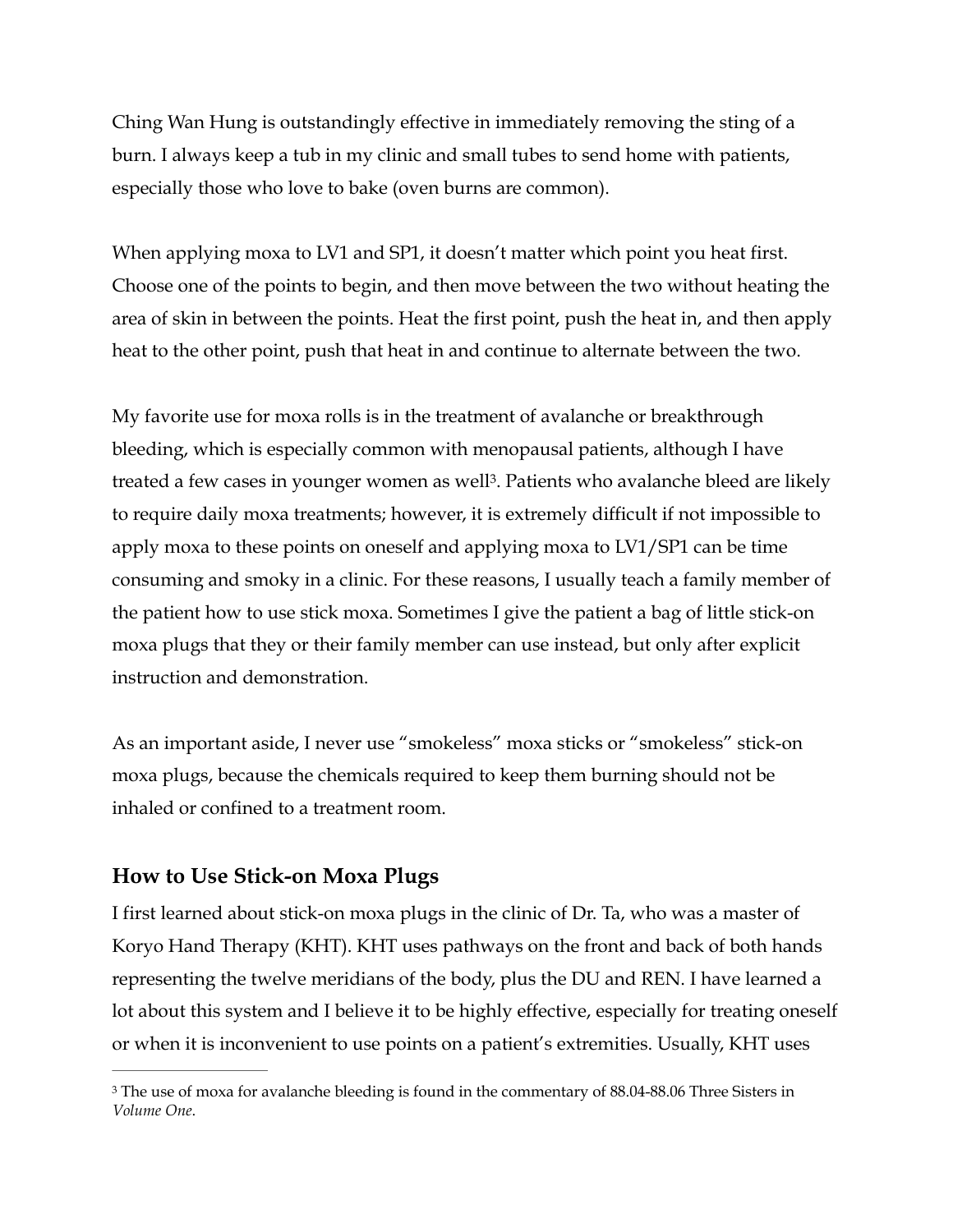needle patches or gold and silver pellets with round adhesive patches over them. However, one of the most common uses of stick-on moxa is with KHT points, especially on the palmar midline, which represents the DU Mai. I also use stick-on moxa plugs for patients with excessive bleeding or breakthrough bleeding, so they can treat LV1/SP1 on themselves at home. These are the two reasons I most love stick-on moxa.

In my last clinic, I had a nice outdoor patio where I could sit with the patient for moxa treatments, enjoying the creekside setting. I taught my office manager to follow proper stick-on moxa protocols so she could also provide this service. It is not hard to learn, so patients and their family members can be taught, as well.

Every form of moxa has its strengths and weaknesses. The strength of stick-on moxa is its very direct and pointed application to specific point protocols. Though I highly recommend that practitioners study KHT, and I highly value its efficacy, patients do not need to understand the hows and whys of using it. Dr. Ta drew moxa protocols on hand diagrams for patients to follow at home with daily treatment. First, he gave them several stick-on moxa treatments in his office until they felt confident in doing it themselves. Then, also in his office, he had them study the point locations on their own hands and practice applying stick-on moxa to the points. Once he had corrected their point locations, he had them light the plugs on one hand using a lighter held in the opposite hand.

The edge of a plug only needs to be touched by a flame in one small area to start the coal burning slowly. As the stick-on moxa begins to burn down, the patient starts to feel the heat coming down the plug. Once the plug is too hot to tolerate, it is lifted off the body with a pair of tweezers and dropped into a small bowl of water to extinguish it. As the points heat up, they begin to get hot very quickly before each moxa plug finishes burning, and so a small round adhesive shield is placed on the skin before the next moxa plug is applied. Shields come in every box of stick-on moxa plugs, and multiple shields may be necessary toward the end of a moxa session. Each plug comes with a thick layer of cardboard at its base beneath the moxa, but additional shielding can be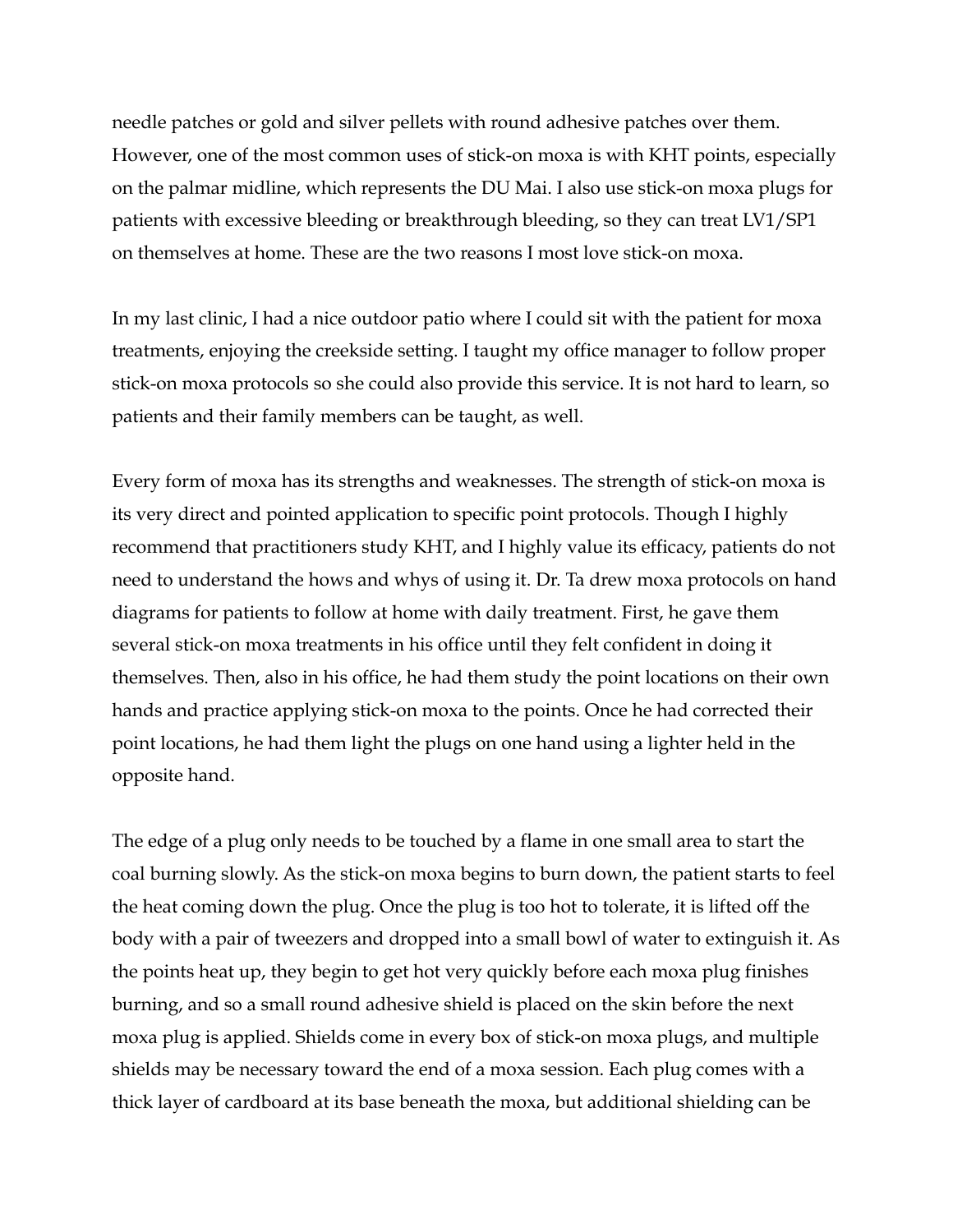added as needed. For my own use, I usually buy the lovely stick-on moxa plugs that come with a ceramic base, but for my patients I purchase large containers of several thousand stick-on moxa plugs and bag them into individual Ziploc sandwich bags for transport home. Most patients prefer to do their moxa treatments outside so that their houses won't reek of smoke, so be sure to advise them to bundle up if the weather is cool.

Patients should only attempt to apply moxa to one hand at a time until they are proficient. Instruct them to apply all of the plugs on one hand before lighting any of them, so they burn simultaneously. When the moxa starts to heat up it can get very intense, very quickly (within ten minutes). The opposite hand is then used to remove the burning moxa plugs, knock them into the bowl of water, and then reapply the next round. The base of stick-on moxa has a weak adhesive so that it is easy to remove, but this also means that the plugs can easily fall off if not applied properly or if inadvertently knocked, which is also a good reason to do this outside or in a space with a cement floor.

For myself, I light a candle to ignite the moxa, and apply the stick-on plugs to both hands so that they all burn at the same time, which is tricky when they start to get really hot. Like with a moxa roll, the skin does not burn unless the moxa coal itself touches it, though it may feel like it is burning. For this reason I do not recommend that patients attempt to burn stick-on moxa on both hands simultaneously until they are very skillful. It is best to have another person tending the one being treated, as it is a blessing and a generous gift to be able to relax and enjoy this lovely kind of moxa treatment.

When applying moxa on the feet or certain toes, it may be essential to also shield adjacent toes from the extreme heat. Fingers can be comfortably spread, but toes generally cannot, so when applying stick-on moxa to LV1 and SP1, I advise the patient to be sure to use a shield between the large toe and second toe; a thin business card is perfect for this purpose. Be sure that the moxa does not touch the card.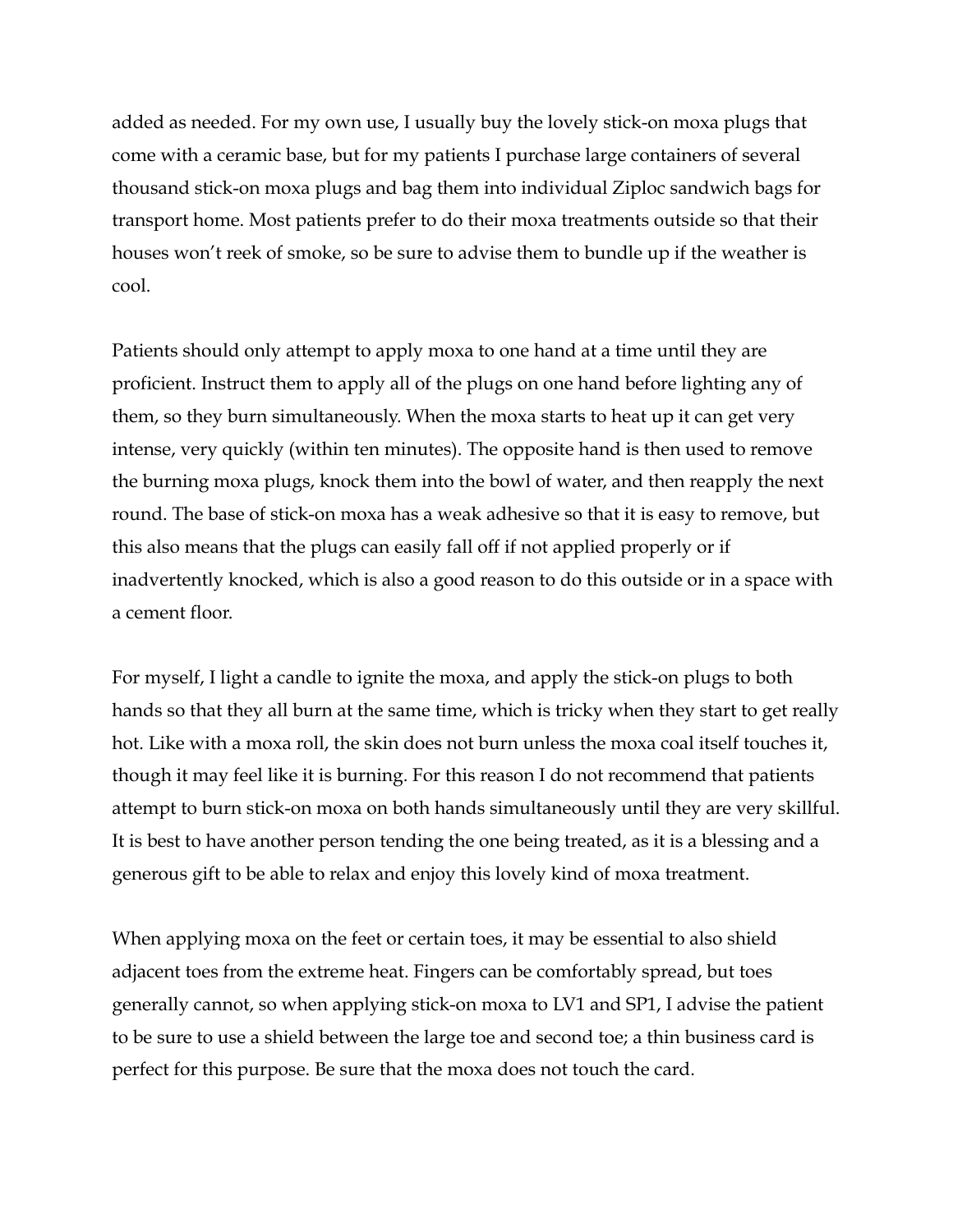#### **Using Direct Moxa**

*Caution: One must be fully able to be present and concentrate to safely apply direct moxa, without burning the patient.* 

Direct moxa is used on specific acupuncture points, small joints, and some points found on the spine. In Dr. Lee's clinic, we used direct moxa in the form of small balls of moxa the size of a long grain of brown rice. We most frequently burned these grains of moxa on the small joints of the hands and feet, on DU20, and occasionally on body points.

Direct moxa can be tricky to apply without burning the patient's skin, and frequently the skin is intentionally burned, which leaves an obvious, permanent scar. You will sometimes see these therapeutic scars on patients who have been treated by traditional Chinese practitioners. Though this is very common and is not considered to be malpractice or traumatic to the patient, in Dr. Lee's clinic we were instructed not to allow burning or blistering, with one exception that will be discussed later.

To apply direct moxa on cold arthritic joints without burning the patient, both of your hands must be simultaneously and deftly engaged in the work. Prepare a small pile of moxa in the form of long rice grains and place it in a convenient location next to the patient, along with a pair of fine tweezers. Apply the first grain of moxa to the point being treated and light it with a match. When the patient begins to feel intense heat from the burning ember, use the tweezers in your dominant hand to gently pick up the coal without hesitating, breaking it or dropping it. With your opposite hand, place the next grain of moxa on the same point (if your hands are moist, pick up the grains with a second pair of tweezers), and place the burning coal from the first grain on top of this fresh moxa. Repeat this process until you have exhausted your small pile of moxa grains.

From this description, it should be clear that this technique is extraordinary tedious and arduous. A grain of moxa turns into a burning coal that must be lifted within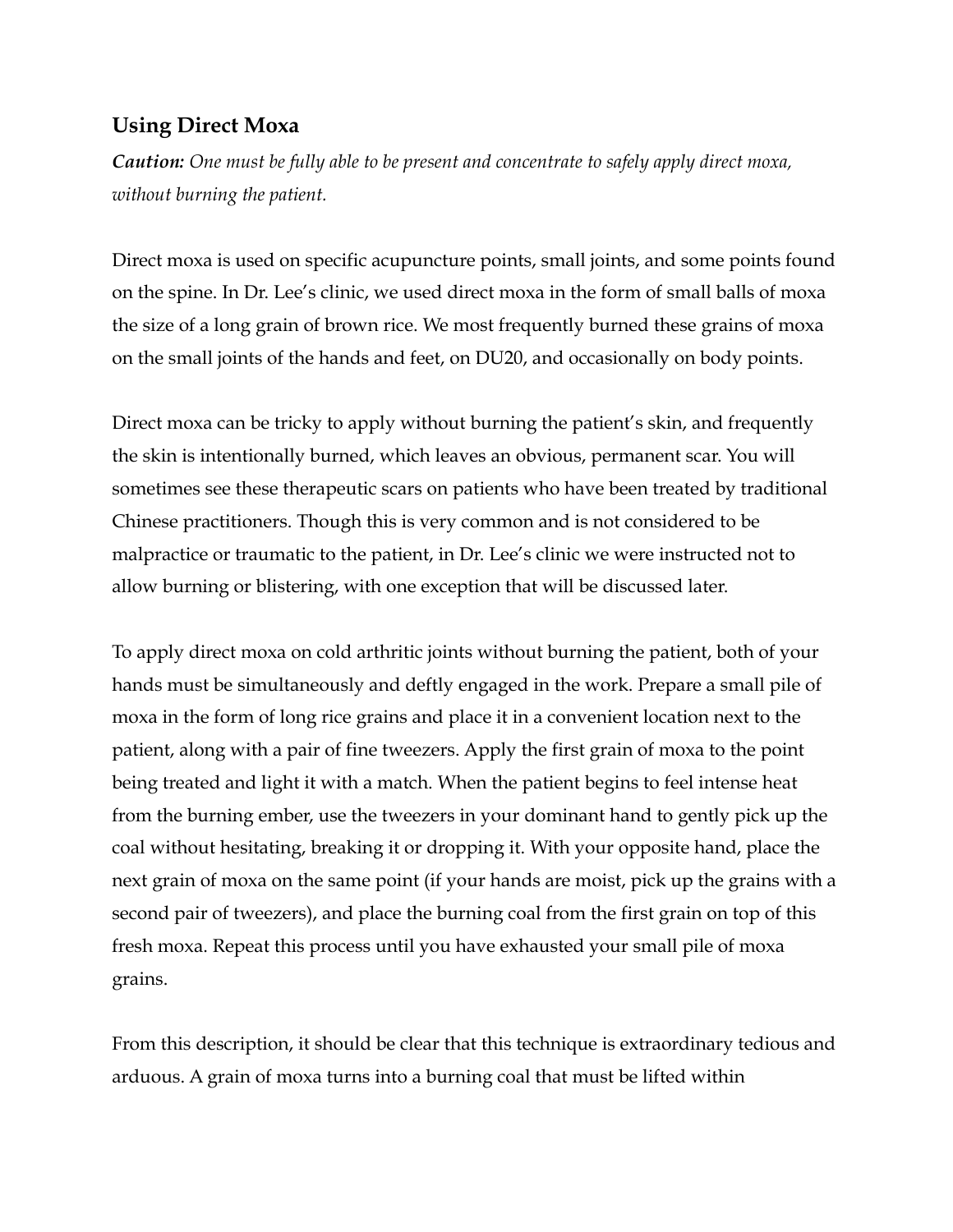approximately ten seconds, so the process goes very rapidly. You must move quickly, precisely and confidently, without distraction or mishap, because if you drop a coal you may burn the patient or the carpet. However, the therapeutic outcome is well worth the effort, as in most cases the joint pain is immediately relieved.

Rheumatoid arthritis can be hot or cold. If you are not sure whether it is a cold or hot type, try one or two grains on one arthritic joint, and check with the patient to determine the effect before continuing.

Direct moxa may also be applied to DU20 Bai Hui to treat all kinds of prolapse, including pain in the ball of the foot (a dropping down of the qi). This treatment can also be done with stick moxa. In either case, be sure to flatten the patient's hair with your thumb and index fingers, because any hair in the vicinity will burn. Keep in mind that losing some hair at DU20 is a minor inconvenience when compared to a uterine or urinary bladder prolapse. The hair will grow back except for any area beneath a scar. I suggest that practitioners opt to use a moxa stick unless they are very proficient with direct moxa, because a patient who jerks or ducks their head quickly may cause the burning coal to fall into the surrounding hair or hit the ground.

The one exception to Dr. Lee's prohibition against scarring moxa was in the treatment of a brain tumor with the obvious symptom of a protruding eyeball. In this case she used direct moxa on opposite-side 1010.04 State High Mountain (UB6), telling us that the moxa must burn. She said that only the first two moxa would hurt, after which there would be no pain, though there would be a scar, and that the eyeball should recede 8 to 12 hours after this direct moxa treatment.

## **Warm Needle Technique or Burning Moxa Balls**

In Dr. Lee's clinic, especially before we had moxa pots, we often applied a warm needling technique using moxa balls approximately the size of large marbles on ST36 and SP6. We made these moxa balls by firmly pressing balls of moxa together with our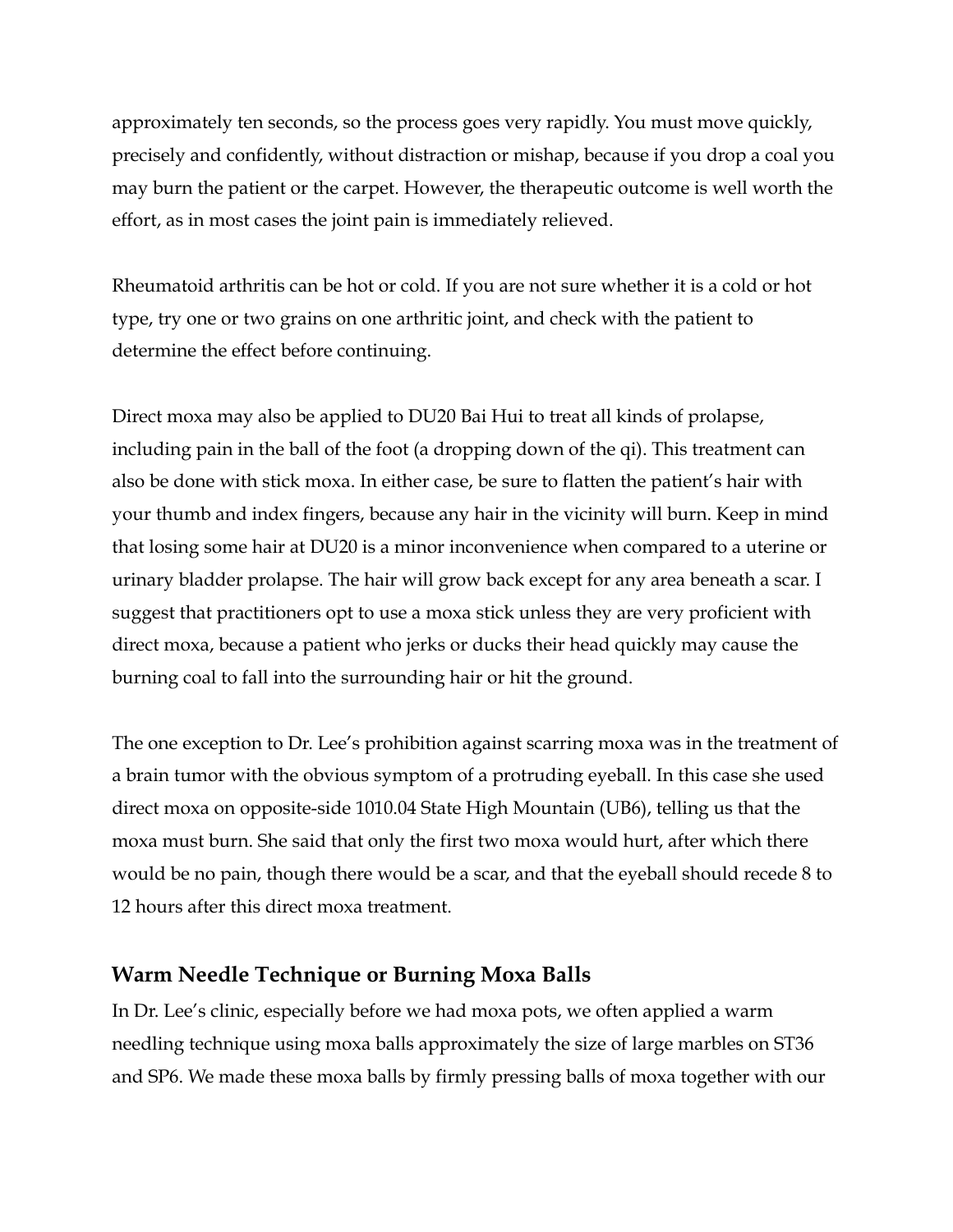fingers and with qi. Because my hands tended to be moist, it was more difficult for me to make them, so Dr. Lee made me practice continually and required me to keep a gallon jar full of these moxa balls for our use. These must be made in advance for efficiency, as it would be inconvenient to form them during a moxa treatment.

To use moxa balls for a treatment, split a ball in half, place the two halves around the handle of an acupuncture needle, and firmly press them together again with your qi, so that they will not fall off. Holding tweezers in your dominant hand, retain the last of the burning ember and place the coal in a ceramic dish, to be used to ignite the next moxa ball. With both hands, apply the next moxa ball to the needle and light it with the burning coal. Because moxa balls are larger, this technique is much smokier than direct moxa and it moves a little more slowly. Concentration is still essential; I once accidentally dropped a coal and burned a hole in Dr. Lee's vinyl tabletop. She frequently referenced this as an example of carelessness with her other students, even though I had fully repaired the hole at lunch time that very same day.

We frequently practiced a Longevity Protocol using 33.07 Fire Bowels Sea (Tung's LI10) with LI11 Qu Chi. First, to bring qi to the point, we started by needling Fire Bowels Sea superficially in four directions from one point of insertion (needle toward one direction, pull the needle toward the surface but not completely out, then insert the needle toward the next direction, etc.). Finally, we left the needle in a perpendicular position for the application of moxa. Then, we bilaterally applied a moxa ball and burned it on the needle handle; we did this three times for a weak patient, and five times for a strong patient, every other day for three months. For every fifth, tenth and fifteenth treatment, we bilaterally burned seven to nine moxa balls.

In modern clinics, moxa balls have been replaced by stick-on moxa, which cannot easily be applied to a needle. You can substitute two stick-on moxa plugs per moxa ball, and then apply them directly to the point using a small cardboard shield. (Even better, heavily puncture a slice of ginger with a fork and place it over the point, then apply either moxa balls or stick-on moxa on top of the ginger.)